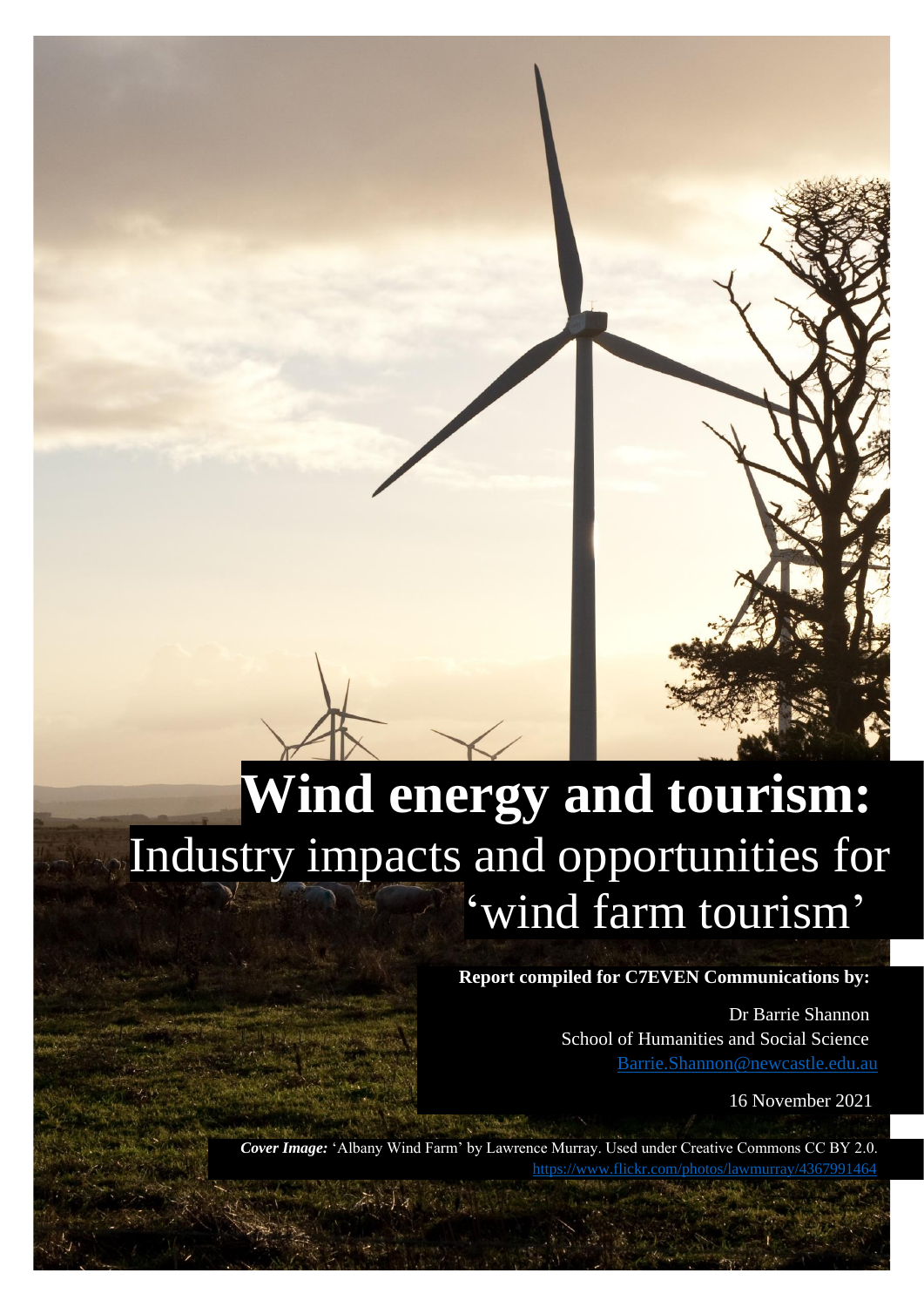This research report is the result of work commissioned by C7EVEN to conduct a desk top study on the benefits and opportunities of wind farm tourism.

The work has been conducted by Dr Barrie Shannon from the School of Humanities and Social Science at The University of Newcastle.

The report has been reviewed and approved by Dr Hedda Haugen Askland, Senior Lecturer and Social Researcher in the School of Humanities and Social Science, The University of Newcastle.

AAnd.

Dr Hedda Haugen Askland Callaghan, 16 November 2021

### **Citation details:**

Shannon, B. 2021. *Wind energy and tourism: Industry impacts and opportunities for 'wind farm tourism'.* Unpublished report compiled for C7EVEN Communications. Callaghan, NSW: School of Humanities and Social Science. The University of Newcastle

# **Communication details:**

[Barrie.Shannon@newcastle.edu.au](mailto:Barrie.Shannon@newcastle.edu.au) / [Hedda.Askland@newcastle.edu.au](mailto:Hedda.Askland@newcastle.edu.au)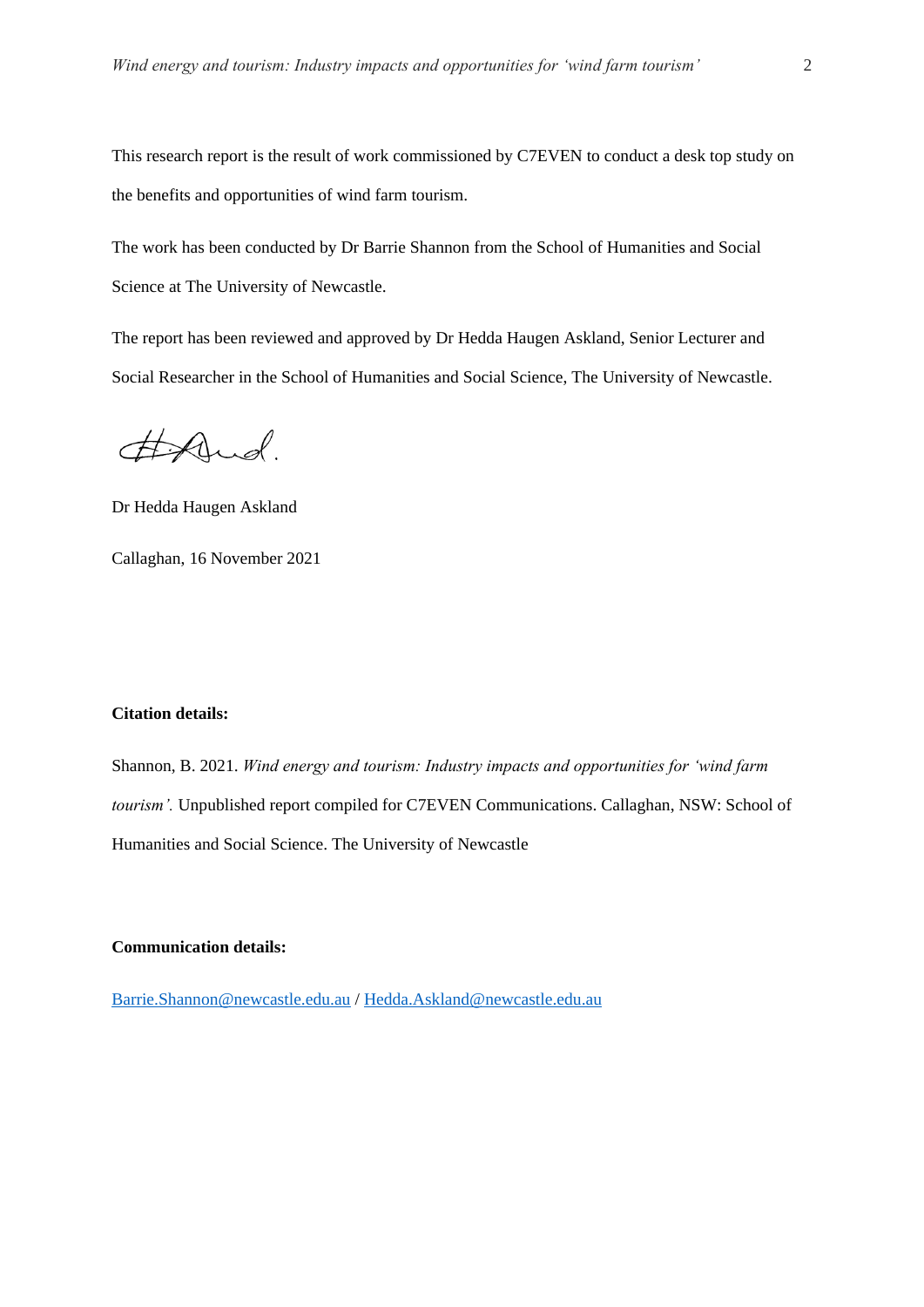# **Table of contents**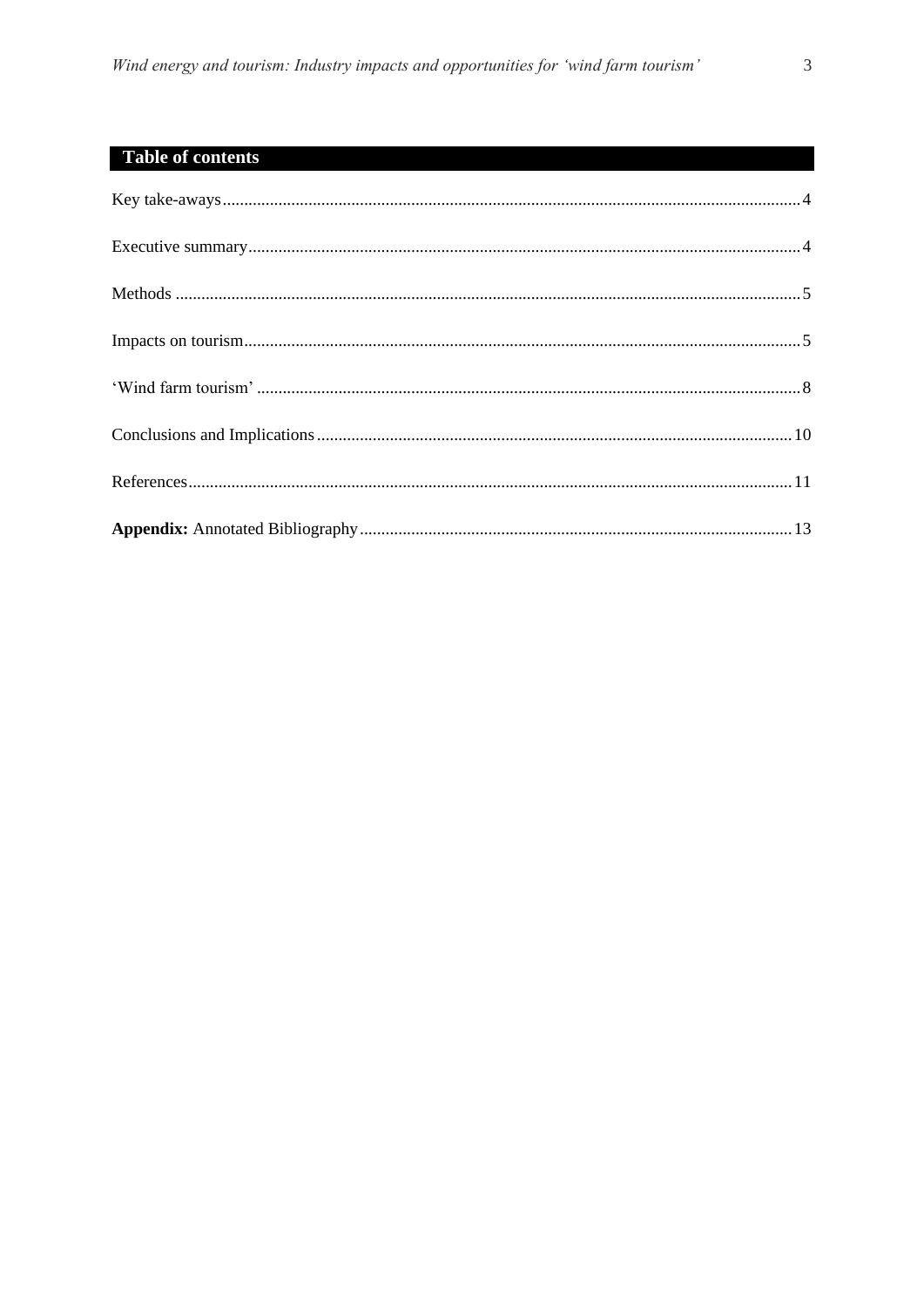#### <span id="page-3-0"></span>**Key take-aways**

- Studies of stakeholder attitudes toward wind farms in rural areas often cite a 'fear' of negative tourism impacts.
- There is very little academic evidence that the presence of wind farms has a significant negative economic impact on the tourism industry in rural localities, but stakeholder concerns about turbine placement, visibility and noise must be taken seriously.
- Adventure tourism, eco-tourism and educational tourism incorporating wind farm infrastructure are emerging globally as key opportunities for rural localities.

#### <span id="page-3-1"></span>**Executive summary**

Wind energy and its associated infrastructure are subject to heated public debates. People who live or work in proximity to wind farms have expressed a number of concerns about wind farms having potentially negative impacts on their livelihood, particularly within communities that rely heavily on nature-based tourism to support their local economy. This brief report synthesises some of the global academic literature on the relationship between wind farm developments and the tourism industry in rural communities. The papers that have been compiled provide insight into various stakeholder attitudes toward wind farm projects, as well as studies on their (in)direct economic impacts. Broadly, while stakeholders in the tourism industry express fears of a downturn because of wind farms 'spoiling' their product – an untouched natural landscape clearly distinct from the lives of the urbanites they want to attract – these fears are not borne out in available empirical evidence. This review demonstrates that tourists are not deterred by the presence of wind turbines and wind farms, and in fact, are often drawn to them as points of interest. Opportunities for eco-tourism exist for communities in proximity to wind turbines, particularly if supporting infrastructure such as visitor centres, viewing platforms, hiking trails and other amenities are incorporated. There is informal evidence of the success of such activities already occurring in the Australian context.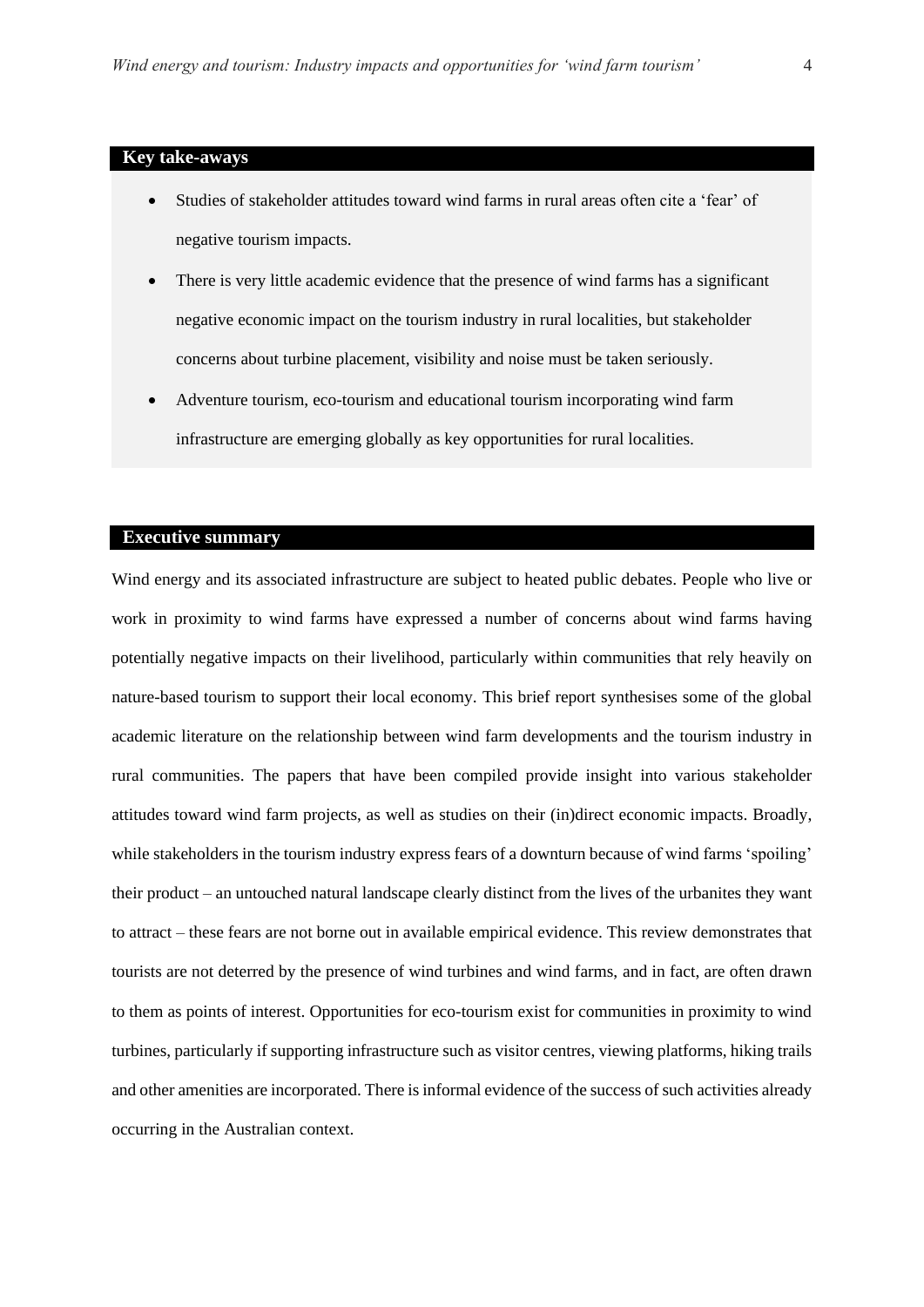#### <span id="page-4-0"></span>**Methods**

A systematic literature search was conducted within four major academic databases: EBSCO, ProQuest, ScienceDirect and Google Scholar. Three terms related to wind farms ('wind farms', 'wind turbines', and 'wind power') were combined with 'tourism' to appraise the social science literature on this topic in each of these databases. There is a small but well-developed body of literature on community perceptions of wind farms and their potential impacts on the tourism industry, focussed largely on Europe and the United States. None of the papers specifically focused on the Australian context. Studies that specifically examine the opportunities for 'wind farm tourism' are much less prevalent; the phrase 'wind farm tourism' yielded very few results. These searches yielded **thirty** relevant peer-reviewed, academic journal articles on the topic area. Of these, **nineteen** of the most relevant papers were chosen for this review. Criteria for relevance were recent, high-quality, qualitative or quantitative analysis that *specifically* engaged with the impact of wind farms on local rural tourism industries. Papers that were eliminated were older than ten years, or only loosely dealt with either wind farms or tourism, but not both. The chosen sources are considered alongside some selected non-academic resources from Australia.

#### <span id="page-4-1"></span>**Impacts on tourism**

A significant proportion of the available academic literature on wind farming and rural tourism identifies that stakeholders hold significant fears about potential negative impacts on their local tourism industry. These fears are significant predictors of non-support of wind farm projects (Fokaides, Miltiadous, Neophytou & Spyridou, 2014), and this phenomenon is particularly relevant in rural, agrarian localities where nature-based tourism constitutes a large part of the local economy (Sæþórsdóttir & Ólafsdóttir, 2020). Ólafsdóttir & Sæþórsdóttir (2019, 1) provide an explanation: their study on wind farms in the Icelandic Highlands note that tourism in this area is based on 'unspoilt nature and wilderness', and so the encroachment of wind turbines is seen as a negative among locals and tourists alike. These stakeholders have negative perceptions of wind farming because they see it as a threat to their core product; they are essentially selling a nostalgic, idyllic experience of untouched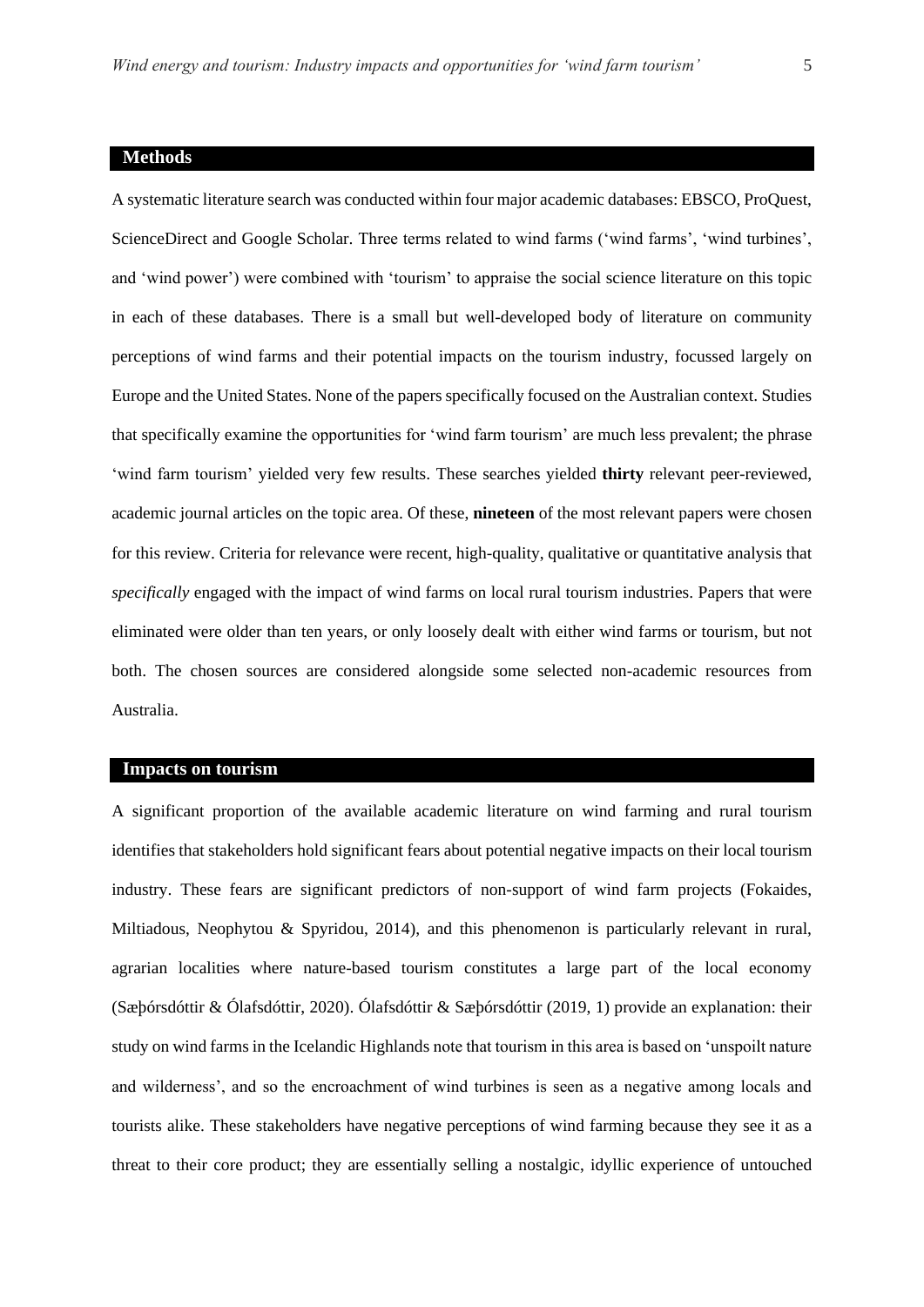natural landscapes to urbanites whose day-to-day environments are distinctly different (Sæþórsdóttir, Wendt & Tverijonaite, 2021; de Sousa & Kastenholz, 2015). Rudolph (2014) also discusses the tensions between tourism industry groups and wind farm development, but in the Scottish context. They find that fears of tourism impacts are most associated with tourism operators who fear a loss of income if natural sites are 'polluted' by industrial infrastructure such as turbines, buildings, fences, and powerlines.

Tourist attitude toward wind farms appears to be dependent on how those fears are managed, and how wind farms and wind power are perceived in a broader sense. Acceptance of wind turbines in areas of high tourism value depend on a range of factors. Stakeholders are perhaps concerned the most about the 'sensible' physical placement of wind turbines; they are more readily accepted when they are located away from areas of high aesthetic value, such as scenic lookouts (Sæþórsdóttir, Wendt & Tverijonaite, 2021; Sæþórsdóttir & Ólafsdóttir, 2020; Ólafsdóttir & Sæþórsdóttir, 2019; Beer, Rybár & Kaľavský, 2018; Silva & Delicado, 2017; Broekel & Alfken, 2015; Frantál & Kunc, 2011). Acceptance of wind turbines is also tied to local place attachment, where community identity and livelihoods are tied to the landscape. Mordue, Moss and Johnston (2020) analyse this sense of place attachment, explaining that 'place' is a social phenomenon that is created over time and mapped onto a geographic area, where the hobbies, livelihoods, memories, legacies, cultural meanings, and day-to-day activities of locals are figuratively etched into the landscape. To this end, those authors, and others including Warren and McFayden (2010), emphasise the importance of meaningful community involvement in the development of wind power projects. A sense of community ownership or control over what happens to their home can encourage locals to 'adopt' wind farms, accommodating it into the image or the character of their area. Stakeholder attitudes toward wind power and renewable energy more broadly also have an impact on acceptance of wind farms in areas of high tourism value. Brudermann, Zaman and Posch (2019) found that tourist support for wind farms in the Austrian Alps, a region prized for its pristine landscape, correlated with an understanding of the environmental benefits of wind farming, and faith its viability and reliability as a source of power. Importantly, those locals that are supportive of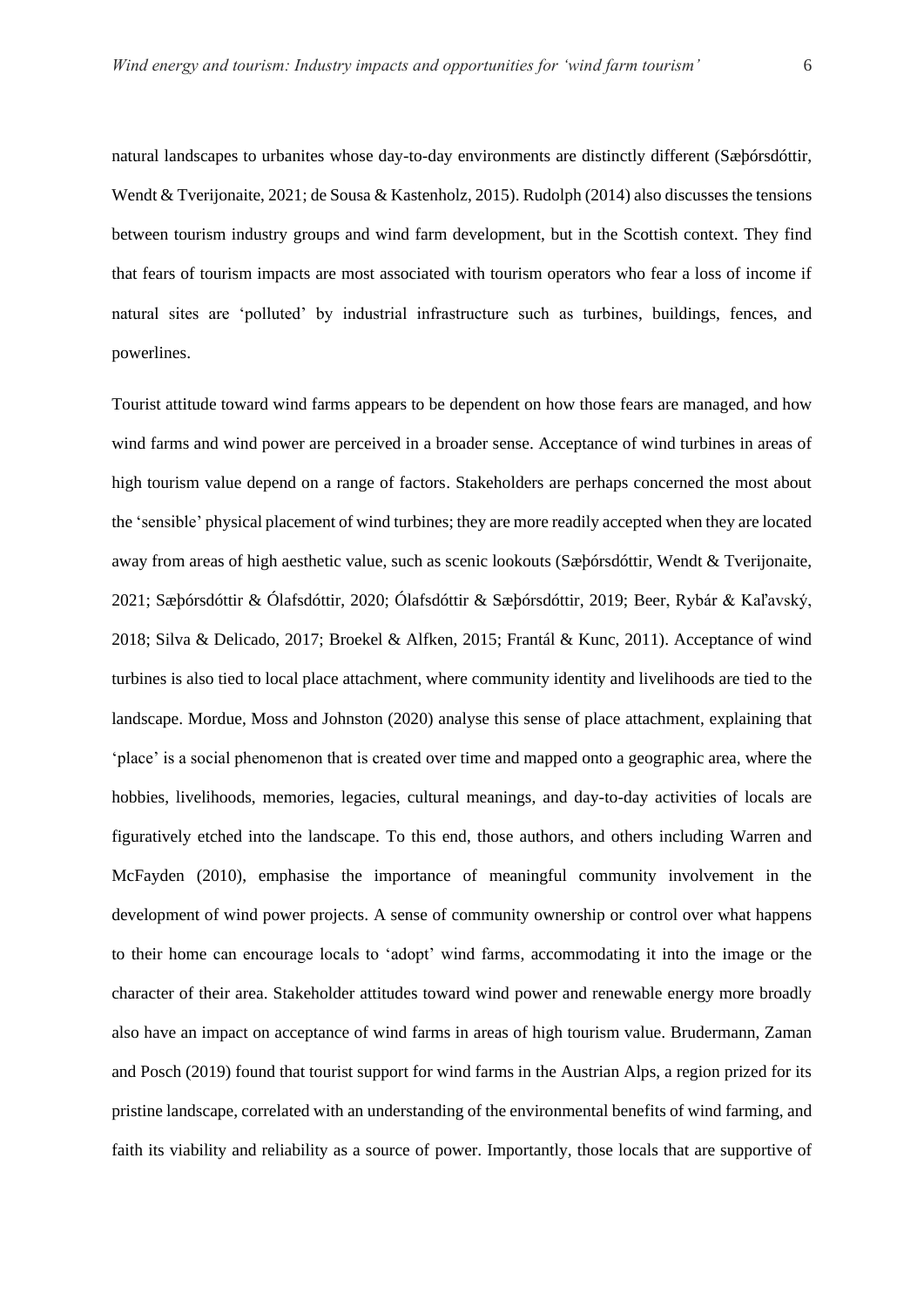wind farms are confident that they will *increase* tourism to their region, rather than to decrease it (Fokaides, Miltiadous, Neophytou & Spyridou, 2014).

An analysis of the academic literature did not find any evidence that the presence of wind farms has a measurable negative economic impact on the tourism industry in rural localities (Mordue, Moss  $\&$ Johnston, 2020; de Sousa & Kastenholz, 2015; Rudolph, 2014; Frantál & Kunc, 2011; Warren & McFayden, 2010). In the Scottish context, Warren and McFayden (2010, 210) argue that the critics of wind farms frequently cite negative tourism impacts, but their study on local residents' feelings about wind farms 'lend no support to such claims', going so far as to say that, in their area of study, 'even in a worst-case scenario, wind farm development is likely to have minimal economic impacts on tourism.' De Sousa and Kastenholz (2015) conducted a study on the rural tourism experience in Portugal, a country notable for its many wind farm projects. Their appraisal of the literature on the relationship between wind farms and rural tourism revealed three important findings: that impacts on the tourism industry were 'small and localised' (de Sousa & Kastenholz, 2015, 1242), that most visitors have positive feelings about wind farms and wind energy, and that the presence of wind farms does not deter tourists. These findings are concurrent with Silva and Delicado's (2017) similar study, also on Portugal.

While much of the literature focuses on the *fear* of negative tourism impacts, the empirical evidence that does exist on these impacts suggests the opposite is occurring. Smith et al. (2018, 307) have argued that 'although there is a presumption that wind energy projects threaten tourism... in fact, they may act as a minor attraction'. Indeed, despite the concerns of tourism industry stakeholders, wind farms tend to generate some level of tourist interest *because of* their physical appearance rather than despite it. This has been attributed to their 'modern design', 'eco-image' and 'uniqueness' (Beer, Rybár & Kal'ayský, 2018). These claims are borne out in case studies of major wind farm developments elsewhere, including the Block Island offshore wind farm in Rhode Island, USA. On this project, Smythe et al. (2020) found that while some tourists reported negative feelings about its visual impact, and expressed concerns about noise, those perceptions were not shared widely among locals or tourists. With this evidence, they claim that the Block Island wind farm is seen as an 'attractant', drawing tourists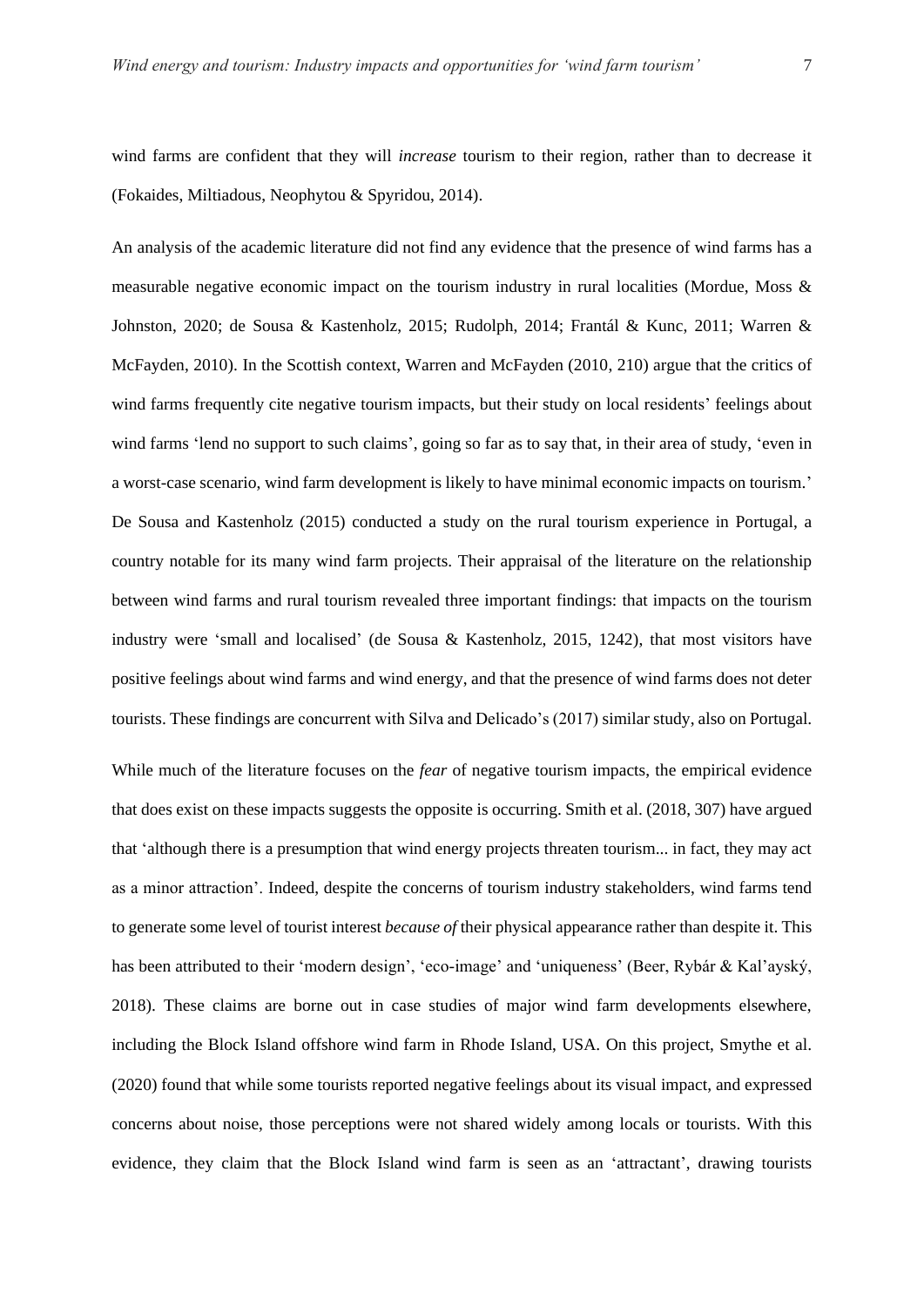specifically to view the turbines. Carr-Harris and Lang (2019) examined the economic impact on the Block Island farm by comparing reservations, occupancy, and revenues in the local vacation rental market, revealing a small but significant increase in peak seasons post-construction. Regarding onshore wind farms, Mordue, Moss and Johnston (2020) attempted to examine the differences in tourism turnover in the Northumberland as a result of new wind farm developments. Despite qualitative claims by tourism operators that business was trending down, there was no significant economic evidence of this.

## <span id="page-7-0"></span>**'Wind farm tourism'**

There is evidence within the academic literature that renewable energy projects, including wind farms, can be actively incorporated into the rural tourism industry. Frantál and Urbánková (2017) discuss the phenomenon of 'energy tourism', the suite of tourist events and activities that are associated with power generation infrastructure. According to these authors, tourists that engage in energy tourism are attracted to renewable energy projects out of interest in industrial infrastructure ('industrial tourism'), adventure sports and physical experiences ('adventure tourism') and rural communities ('cultural/heritage tourism'). Similarly, Liu, Upchurch and Curtis (2016) identify a range of wind-farmspecific tourists, including those who are seeking educational experiences, those who are interested in industry and technology, those who are interested in environmentalism, and those who are interested in nature-based tourism generally. Frantál and Urbánková (2017) provide various examples of activities involving wind farms, including abseiling from turbines, parties, events and festivals in onshore facilities or boat tours to offshore facilities. What the insight from all of these authors suggests is that the active incorporation of tourist activities into renewable energy projects is potentially beneficial for rural tourist industries, and that tourists are attracted to wind farms for a wide range of reasons, beyond simply their visual aspects.

Research into the Chinese context provides valuable insight into the phenomenon of 'wind farm tourism', where there is a 'rising interest in wind farming as a leisure experience' (Liu & Upchurch, 2020, 241). Wind farm tourism in China is buoyed by government policies and marketing that caters to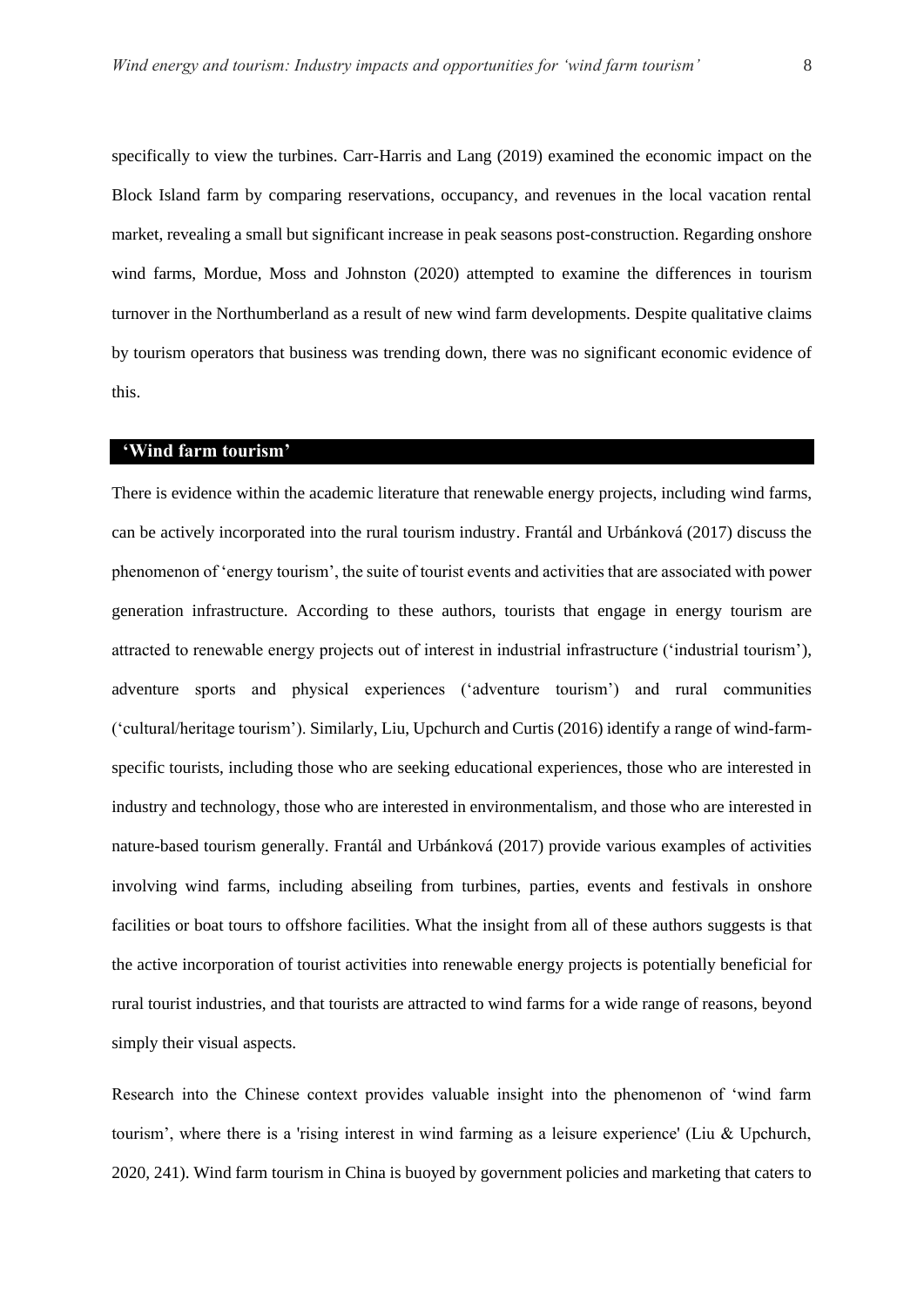the 'green', eco-friendly consumption desires of tourists (Liu, Upchurch & Curtis, 2016). Part of the story, according to Liu and Upchurch (2020) is the principle of *feng shui*, which is highly influential in China (Liu & Upchurch, 2020). As a result of government policy support, wind farms are perceived as environmentally friendly, signifying a healthier way of life. Therefore, for many people, visiting wind farms can bring good luck and influence future wellbeing. While the principles of *feng shui* may not be as widely applicable in Australia, these insights reveal that wind farm tourism is associated with people's personal views about environmentalism, ecology, and nature. If wind farms attract those who are interested in the environment, and who want to have a tourist experience that is eco-friendly and 'gives back' by supporting environmental initiatives, it stands to reason that these desires can be appealed to in Australia as well.

In general, however, the Australian context regarding wind farms and tourism impacts appears to be under researched; none of the academic literature compiled for this review focused specifically on Australian wind farms or Australian communities. However, evidence that wind farms draw tourist interest in the Australian context can be found in informal or non-academic sources. Indeed, a quick scan of the official websites for Australian wind farms suggests that they are offering the kinds of tourism experiences discussed above. A 2018 report by the Clean Energy Council states that Australian wind farms have an overall positive impact on local tourism, citing evidence that the Pacific Hydro Codrington Wind Farm in Victoria 'attracts 50,000 visitors each year' with an on-site tourism operator (Clean Energy Council. 2018, 25). An Iberdola Australia (n.d.) industry blog post claims that Australian wind farms are quite popular tourist attractions and provides a list of examples of active tourism opportunities at wind farms across the country. Typically, these include guided tours, viewing platforms, walking trails, visitor centres and organised events including Iberdola Australia's sponsored 'Run with the Wind' event, a fundraising run at the Woodlawn Wind Farm near Tarago NSW (Iberdola Australia, n.d.). In addition to these tourist experiences, it appears that a number of the wind farms listed on this website are attempting to fulfil their social license to operate by offering educational experiences onsite and partnering with schools and universities to attract visitors.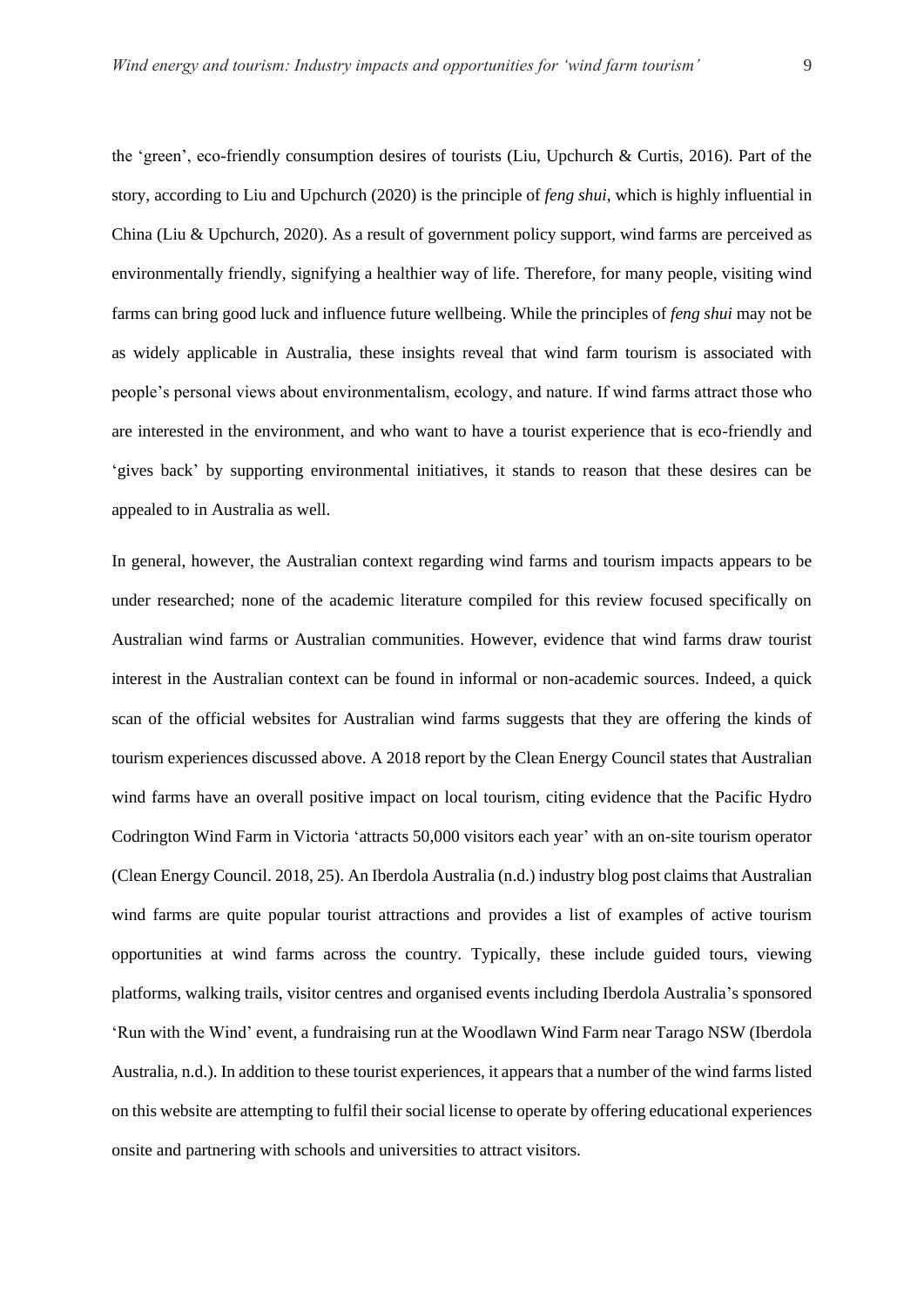#### <span id="page-9-0"></span>**Conclusions and Implications**

A review of the global academic literature on wind farm developments and tourism reveals that, while stakeholders have significant fears of negative impacts, there is little evidence that they come to be. These anxieties are rooted in the assumption that the visual impact of wind turbines will undermine what the rural tourism industry 'sells' to tourists; idyllic, nostalgic experiences of natural scenery untouched and unspoiled by industrialisation. However, when wind turbines and wind farms are placed 'sensibly', tourists and locals alike are not repelled by their presence. Acceptance of wind farms in areas of high rural tourism value are also tied to attitudes toward wind energy and renewables more broadly.

The only empirical evidence of impacts on the tourism industry appears to be positive; there are a range of studies that demonstrate tourists are not only *not* deterred from visiting areas with wind farms, but are drawn to them specifically, for a range of reasons. These include interest in technology, infrastructure design, pro-environmental causes, and curiosity. A small but developing body of academic literature on the concepts of 'energy tourism' and 'wind farm tourism' demonstrate that globally, wind farms attract significant tourism interest. Visits, tours, walking trails, and events can be offered to tourists to enhance the tourism value of a wind farm project. While Australian research in this area is under-developed, industry evidence suggests that currently operating wind farms employ similar methods to attract tourism. Wind farms can be embedded into rural communities offering high tourism value, and educational opportunities for schools and universities in their region.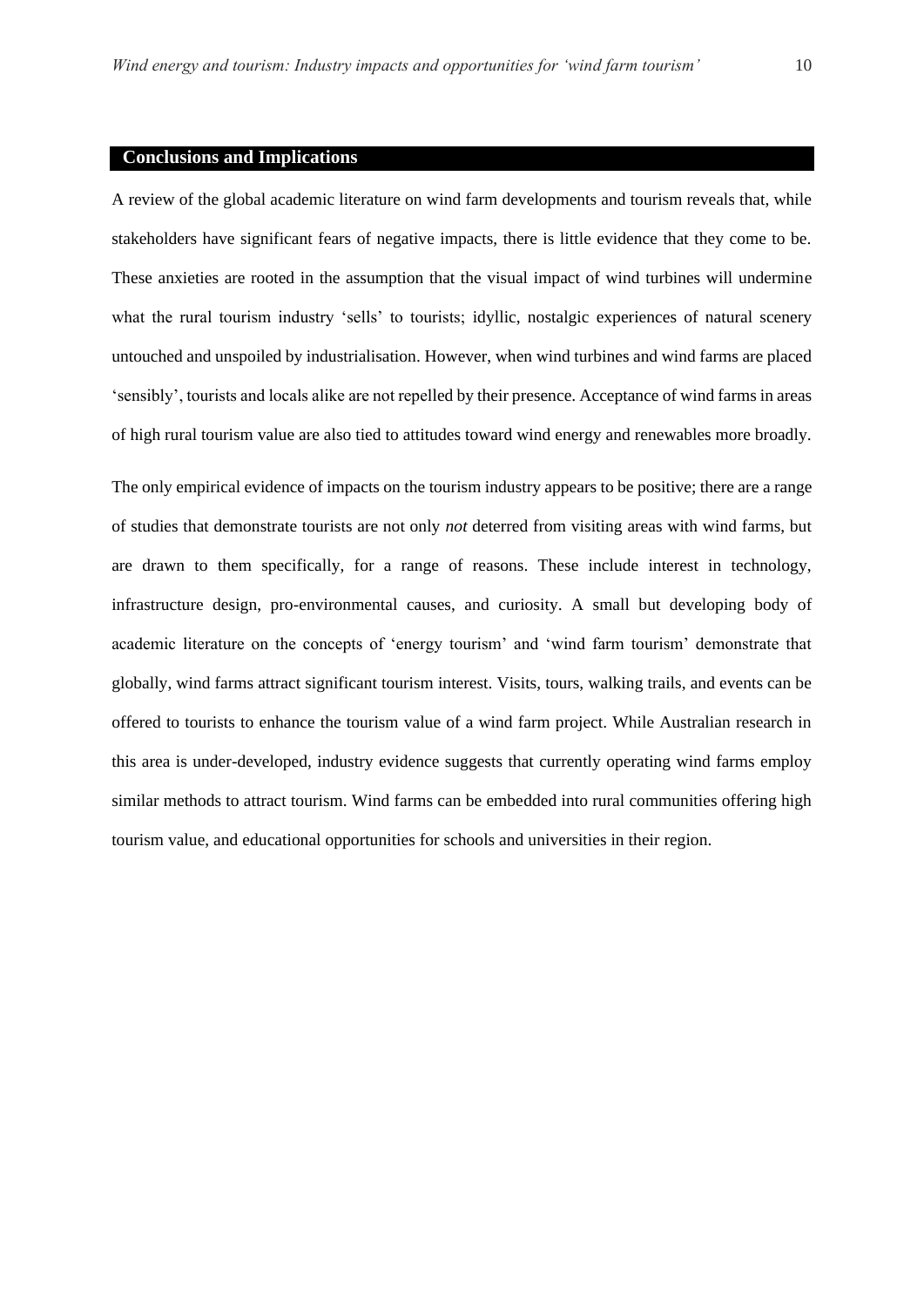#### <span id="page-10-0"></span>**References**

Beer, M, Rybár, R & Kaľavský, M 2018, 'Renewable energy sources as an attractive element of industrial tourism', *Current Issues in Tourism,* vol. 21, no. 18, pp. 2139-2151.

Broekel, T & Alfken, C 2015, 'Gone with the wind? The impact of wind turbines on tourism demand', *Energy Policy,* vol. 86, pp. 506-519.

Brudermann, T, Zaman, R & Posch, A 2019, 'Not in my hiking trail? Acceptance of wind farms in the Austrian Alps', *Clean Technologies and Environmental Policy,* vol. 21, no. 8, pp. 1603-1616.

Carr-Harris, A & Lang, C 2019, 'Sustainability and tourism: the effect of the United States' first offshore wind farm on the vacation rental market', *Resource and Energy Economics,* vol. 57, pp. 51- 67.

Clean Energy Council 2018, *Wind farms: A guide for communities*, Clean Energy Council, Melbourne, <https://assets.cleanenergycouncil.org.au/documents/resources/reports/communityengagment/wind-farms-a-guide-for-communities.pdf>.

de Sousa, AJG & Kastenholz, E 2015, 'Wind farms and the rural tourism experience–problem or possible productive integration? The views of visitors and residents of a Portuguese village', *Journal of Sustainable Tourism,* vol. 23, no. 8-9, pp. 1236-1256.

Fokaides, PA, Miltiadous, I-C, Neophytou, MK-A & Spyridou, L-P 2014, 'Promotion of wind energy in isolated energy systems: the case of the Orites wind farm', *Clean Technologies and Environmental Policy,* vol. 16, no. 3, pp. 477-488.

Frantál, B & Kunc, J 2011, 'Wind turbines in tourism landscapes: Czech Experience', *Annals of Tourism Research,* vol. 38, no. 2, pp. 499-519.

Frantál, B & Urbánková, R 2017, 'Energy tourism: An emerging field of study', *Current Issues in Tourism,* vol. 20, no. 13, pp. 1395-1412.

Iberdrola Australia n.d. *Tourists are big fans of wind energy*, Iberdrola Australia, viewed 10 November 2021, <https://www.infigenenergy.com/for-customers/knowledge-centre/blog/tourists-arebig-fans-of-wind-energy/>.

Liu, D & Upchurch, RS 2020, 'A glimpse into energy tourism via application of eye-tracking technology', *Journal of Leisure Research,* vol. 51, no. 2, pp. 230-244.

Liu, D, Upchurch, RS & Curtis, C 2016, 'Resident acceptance of wind farms–An emerging tourism market in China', *Journal of Hospitality and Tourism Management,* vol. 27, pp. 1-3.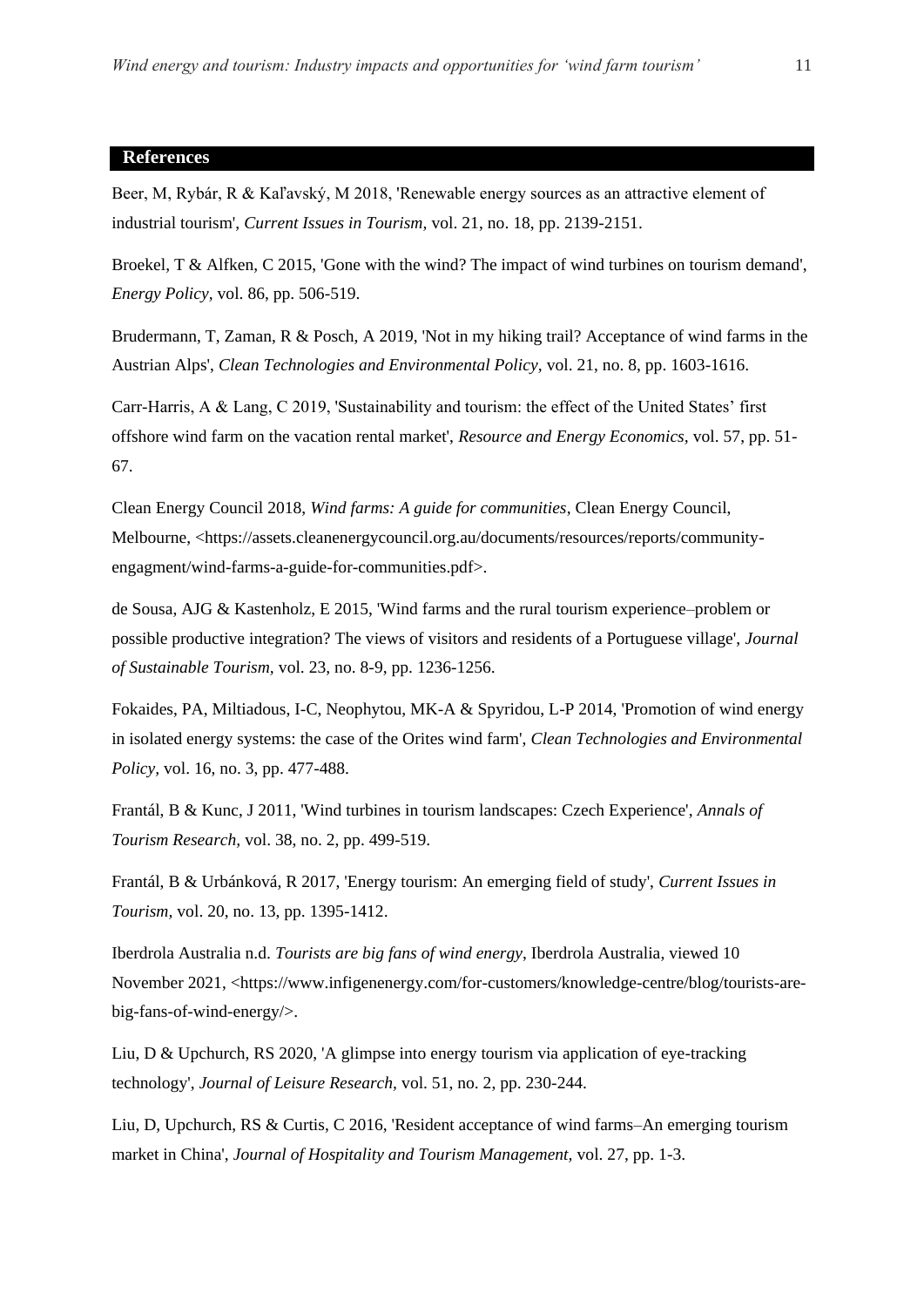Mordue, T, Moss, O & Johnston, L 2020, 'The impacts of onshore-windfarms on a UK rural tourism landscape: objective evidence, local opposition, and national politics', *Journal of Sustainable Tourism,* vol. 28, no. 11, pp. 1882-1904.

Ólafsdóttir, R & Sæþórsdóttir, AD 2019, 'Wind farms in the Icelandic highlands: Attitudes of local residents and tourism service providers', *Land Use Policy,* vol. 88, p. 104173.

Rudolph, D 2014, 'The Resurgent Conflict Between Offshore Wind Farms and Tourism: Underlying Storylines', Article, *Scottish Geographical Journal,* vol. 130, no. 3, pp. 168-187.

Sæþórsdóttir, AD & Ólafsdóttir, R 2020, 'Not in my back yard or not on my playground: Residents and tourists' attitudes towards wind turbines in Icelandic landscapes', *Energy for Sustainable Development,* vol. 54, pp. 127-138.

Sæþórsdóttir, AD, Wendt, M & Tverijonaite, E 2021, 'Wealth of Wind and Visitors: Tourist Industry Attitudes towards Wind Energy Development in Iceland', *Land,* vol. 10, no. 7, p. 693.

Silva, L & Delicado, A 2017, 'Wind farms and rural tourism: A Portuguese case study of residents' and visitors' perceptions and attitudes', Article, *Moravian Geographical Reports,* vol. 25, no. 4, pp. 248-256.

Smith, H, Smythe, T, Moore, A, Bidwell, D & McCann, J 2018, 'The social dynamics of turbine tourism and recreation: Introducing a mixed-method approach to the study of the first U.S. offshore wind farm', *Energy Research & Social Science,* vol. 45, pp. 307-317.

Smythe, T, Bidwell, D, Moore, A, Smith, H & McCann, J 2020, 'Beyond the beach: Tradeoffs in tourism and recreation at the first offshore wind farm in the United States', *Energy Research & Social Science,* vol. 70, p. 101726.

Warren, CR & McFadyen, M 2010, 'Does community ownership affect public attitudes to wind energy? A case study from south-west Scotland', *Land Use Policy,* vol. 27, no. 2, pp. 204-213.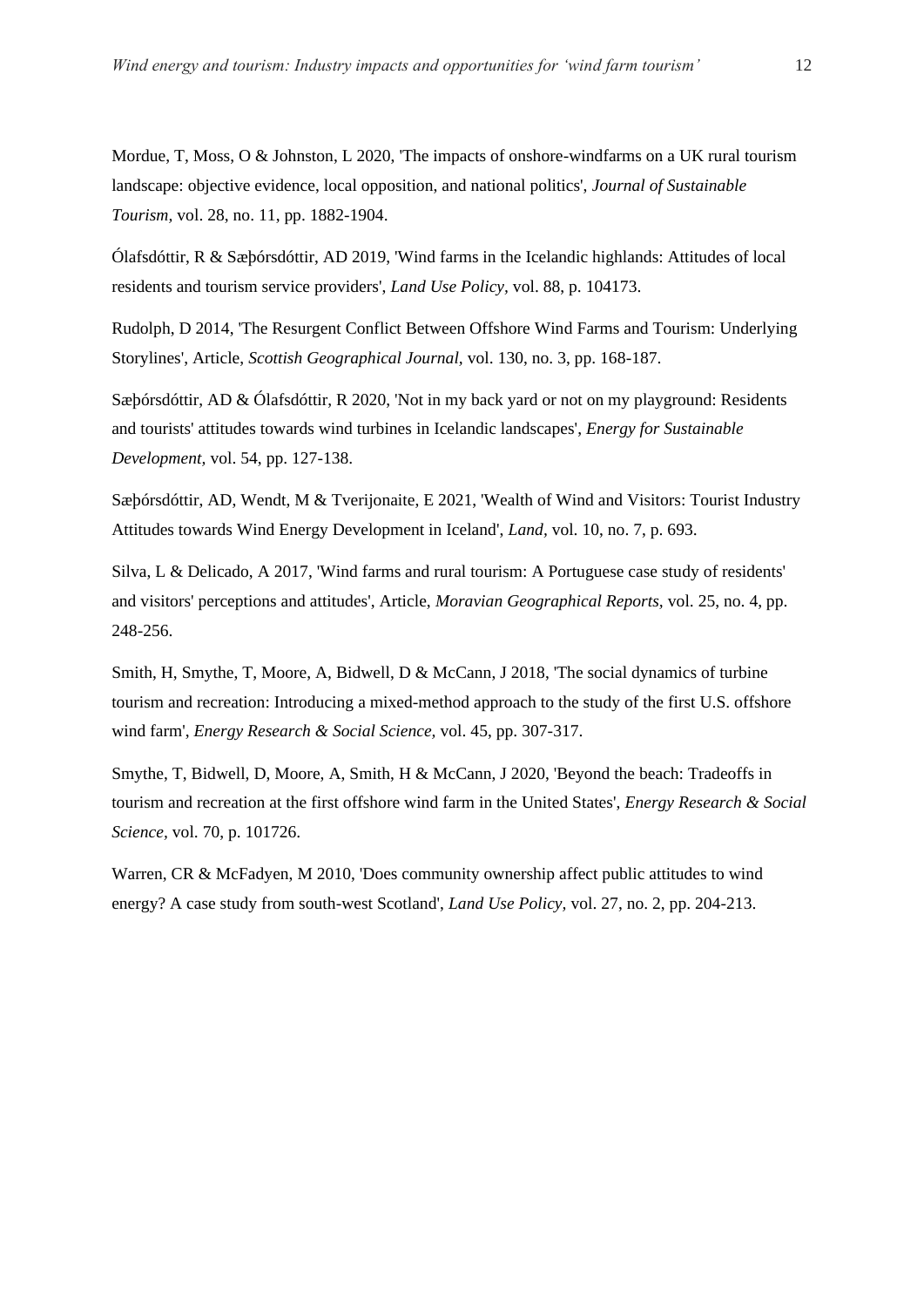#### <span id="page-12-0"></span>**Appendix: Annotated Bibliography**

Beer, M, Rybár, R & Kaľavský, M 2018, 'Renewable energy sources as an attractive element of industrial tourism', *Current Issues in Tourism,* vol. 21, no. 18, pp. 2139-2151.

This paper deals with the overview of the interaction of tourism and renewable energy sources, and evaluates their potential regarding tourism industry as well as in terms of increasing of tourism attractiveness in the selected area. Renewable energy sources can be considered an attractive element within the industrial tourism and, in some cases, can increase the number of visitors to the area, mainly due to its modern design, proportions, eco-image and, in certain regions, due to its uniqueness. In analysis, interactions of renewable energy and tourism were classified into four categories. The analysis showed that the touristic subjects connected to the sensitively selected and located type of renewable energy source could have significant numbers of visitors in tens of thousands. According to results of the analysis, the highest number of visitors reached the visitor centres next to geothermal power plants and wind parks, which can be explained by their unique visual aspects. The paper also analysed the possible impact of the renewable energy infrastructure on tourists, when available studies indicate the minimal impact of installation if the power plants are sensibly placed in the country regarding location or distance from considered subject.

Broekel, T & Alfken, C 2015, 'Gone with the wind? The impact of wind turbines on tourism demand', *Energy Policy,* vol. 86, pp. 506-519.

While wind energy production is relatively free from environmental externalities such as air pollution, it is frequently considered to negatively impact landscapes' visual aesthetic values, thereby inducing negative effects on tourism demand. Existing evidence for Germany indeed points towards a negative relationship between tourism demand and wind turbine construction. However, the existing studies primarily rely on interview data and simple bivariate statistics. In contrast, we make use of secondary statistics on tourism and wind turbine locations at the level of German municipalities. Using spatial panel regression techniques, we confirm a negative relation between wind turbines around municipalities and tourism demand for municipalities not located near the coast. In the latter regions, the relation between wind turbines and tourism demand is more complex.

Brudermann, T, Zaman, R & Posch, A 2019, 'Not in my hiking trail? Acceptance of wind farms in the Austrian Alps', *Clean Technologies and Environmental Policy,* vol. 21, no. 8, pp. 1603-1616.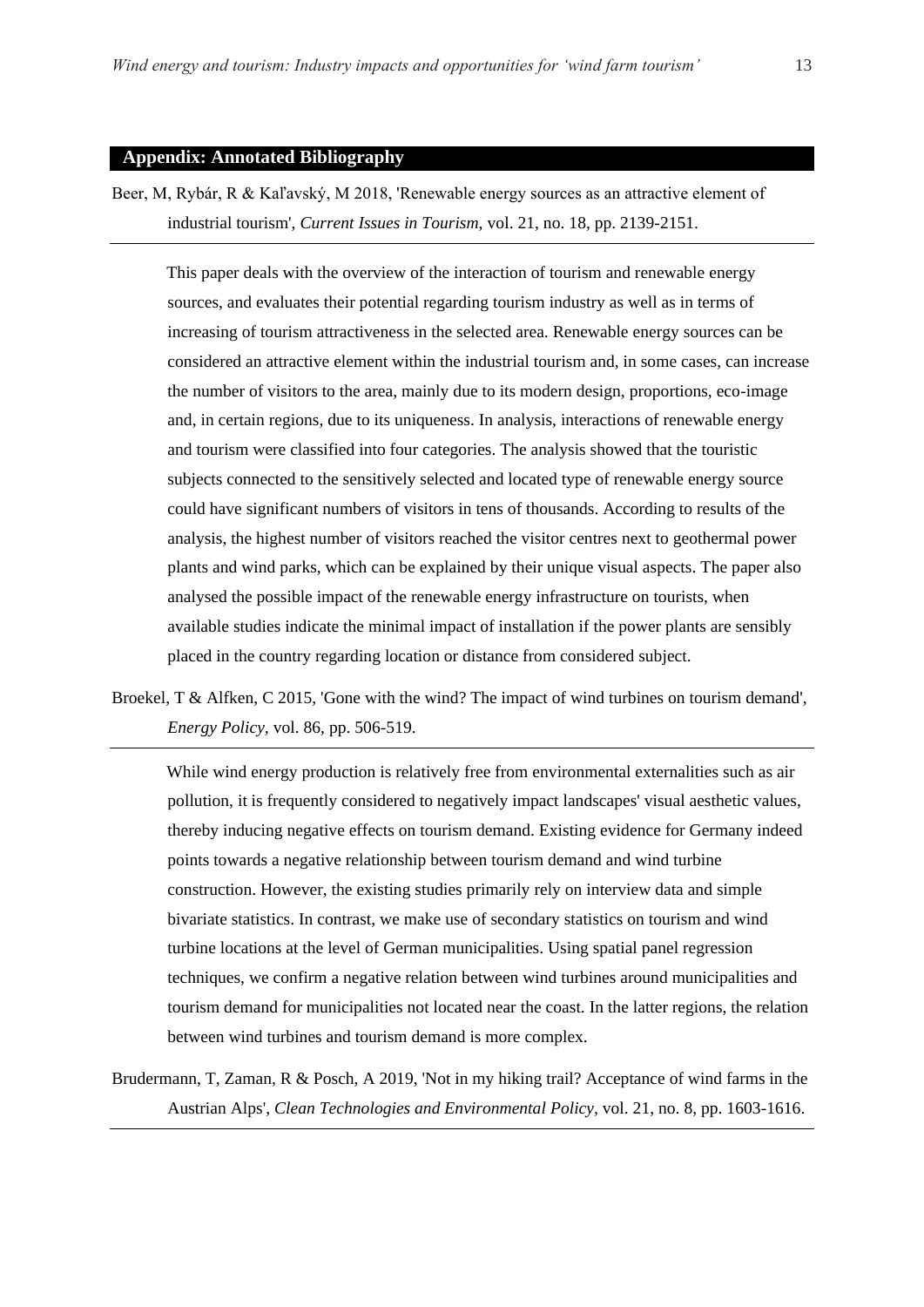Large-scale wind power projects are one of the bearers of hope for a transition toward lowcarbon electricity systems. The question of social acceptance of such projects near residential areas, or acceptance of the technology in general, has received significant attention in the scientific literature. Less attention has been placed on acceptability of wind farms in sparsely inhabited mountain areas; the focus of this paper therefore is on acceptance of wind farms in the Austrian Alps from the perspective of tourists and day trippers. We conducted a quantitative survey with visitors of alpine regions ( $n = 137$ ) in proximity to recently constructed wind farms and identified drivers of (non-)acceptance by means of bivariate correlations and multiple linear regressions. Results indicate a high acceptance of wind technology in general and fairly high acceptance for the existing projects. Acceptance levels, however, are slightly, but significantly lower when respondents were asked to rate acceptability of wind farms in the Alps in general. Perceived benefits and reliability of wind power is the strongest predictor variable for higher acceptance levels, while annoyance through visual impact and noise is the strongest predictor variable for lower acceptance levels. Interestingly, factors like degree of information, concern regarding environmental impacts, trust in decision makers and climate change concern do not significantly affect acceptance levels. At the moment, no major opposition to wind power can be identified among tourists. Policy makers therefore should emphasize benefits of wind farms, as respective perceptions are a main predictor for acceptance. Operators should take annoyance concerns seriously, as this factor is predominant in predicting non-acceptance.

Carr-Harris, A & Lang, C 2019, 'Sustainability and tourism: the effect of the United States' first offshore wind farm on the vacation rental market', *Resource and Energy Economics,* vol. 57, pp. 51-67.

One concern with offshore wind energy development is a negative impact to tourism. In this paper we assess this concern by examining how the Block Island Wind Farm, the first of its kind in the United States, has impacted the vacation rental market. Using data from AirBnb, we estimate a difference-in-differences model that compares Block Island to three nearby tourist destinations in Southern New England before and after construction. Our results suggest that construction of the Block Island Wind Farm caused a significant increase in nightly reservations, occupancy rates, and monthly revenues for AirBnb properties in Block Island during the peak-tourism months of July and August, but had no effect in other months. The findings indicate that offshore wind farms can act as an attractive feature of a location, rather than a deterrent.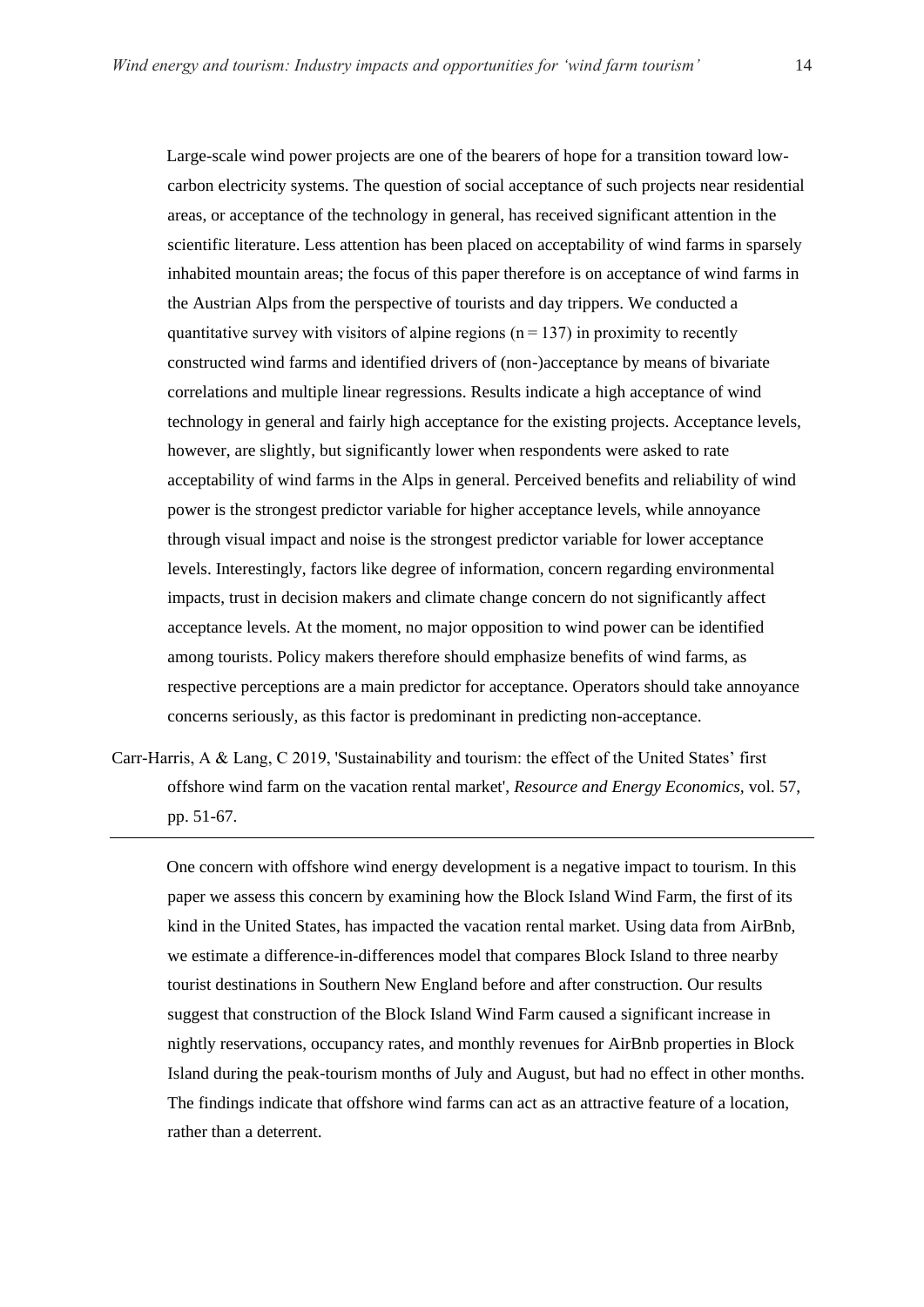de Sousa, AJG & Kastenholz, E 2015, 'Wind farms and the rural tourism experience–problem or possible productive integration? The views of visitors and residents of a Portuguese village', *Journal of Sustainable Tourism,* vol. 23, no. 8-9, pp. 1236-1256.

Wind energy is recognized as a relevant alternative and renewable energy source, frequently exploited in rural areas, and potentially competing for land and resources with rural tourism. This study reviews the growing but limited research literature on the interactions between wind farms and rural tourism. Using results from a Portuguese village case study, it presents new and often complex insights regarding the potential impacts of these structures on the tourist experience, giving new understanding of the impact of wind farms on a rural tourism destination from the viewpoint of both visitors and residents who actively participate in experience co-creation and are directly affected by investment in both tourism and wind energy, with comparisons between national and international visitors, and between visitors and residents. Possible managerial actions of universal relevance are discussed, exploring the potential for integrating tourism with wind energy production, including tourism-researchrelated guidelines for wind farm planners, quality and market-targeted information and interpretation development, and efforts to include wind farms in tourist experience planning such as guided tours and event creation. More research is needed to promote wind farms as "green destinations", capable of attracting a growing number of environmentally concerned visitors.

Fokaides, PA, Miltiadous, I-C, Neophytou, MK-A & Spyridou, L-P 2014, 'Promotion of wind energy in isolated energy systems: the case of the Orites wind farm', *Clean Technologies and Environmental Policy,* vol. 16, no. 3, pp. 477-488.

With the establishment of the first wind farm on the island, Cyprus has made progress to satisfy the European Union's 2020 renewable energy targets. Operational since September 2010, the 174 M $\epsilon$  Orites wind farm is currently the largest wind project in the Mediterranean region. In this article, the main characteristics of the project with regard to Cyprus's national action plan for the promotion of renewable energy sources are presented. The socio-economic impacts of the project and its feasibility in the context of an isolated energy system are also examined. The results of a public survey to identify the attitudes of surrounding households and neighbouring cities towards the wind farm are presented. The assessment was based on face-to-face interviews conducted with 50 households from the surrounding communities and 100 interviewees from neighbouring cities. According to the survey, the public opinion on the wind farm was generally positive, and the majority of the respondents considered the wind farm to be acceptable as of no considerable environmental impact.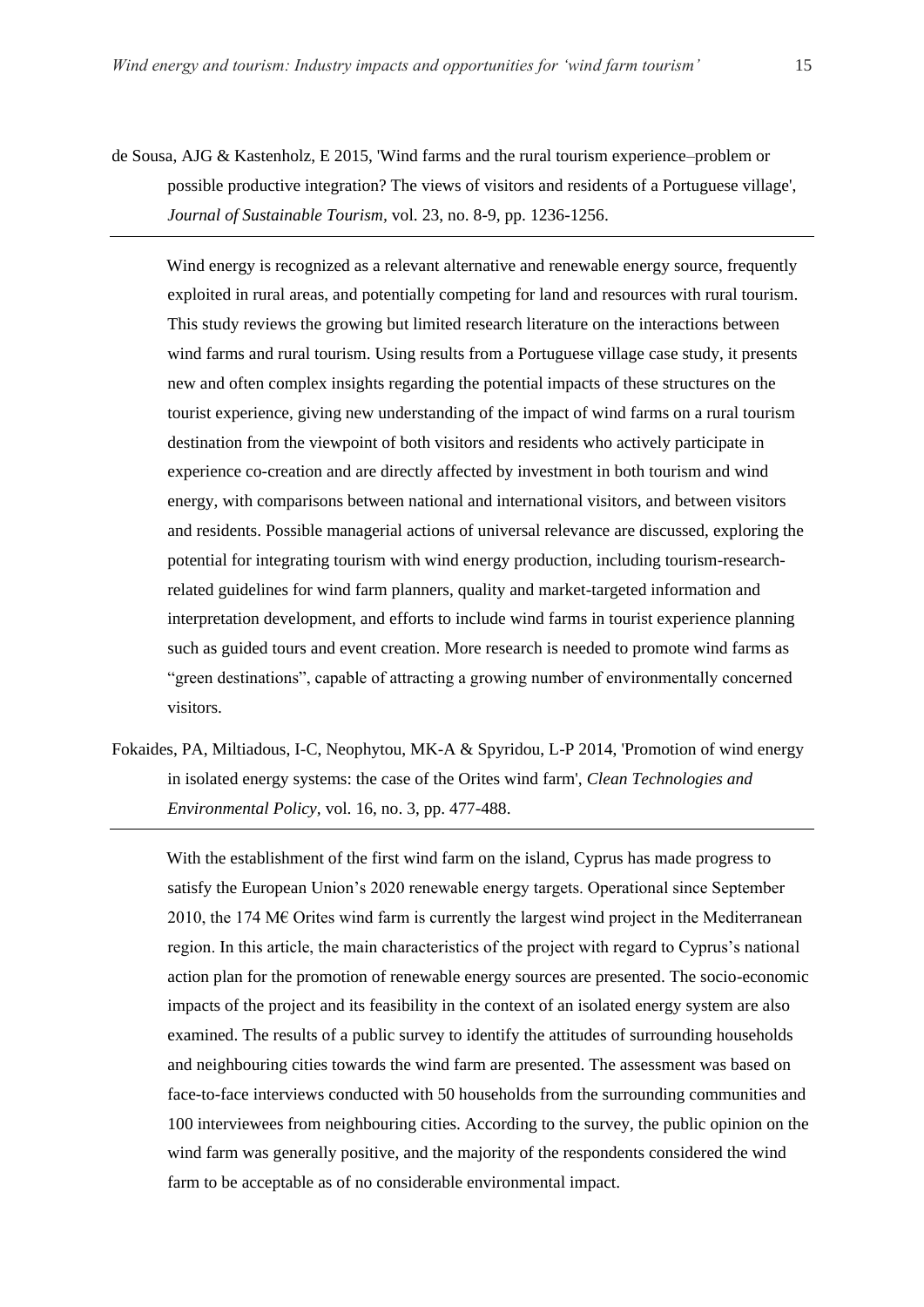Frantál, B & Kunc, J 2011, 'Wind turbines in tourism landscapes: Czech Experience', *Annals of Tourism Research,* vol. 38, no. 2, pp. 499-519.

This study proposes to assess and empirically verify possible negative effects from the construction of wind turbines on the landscape image and tourism potential of affected areas, using the example of two comparative recreational localities in the Czech Republic: one with the construction of a wind farm planned and the other with an already existing farm. The empirical research consisted of two mutually linked parts: a questionnaire survey and focused, semi-structured interviews. Emphasis was placed on the subjective perception of the phenomenon by tourists and local business representatives from the sphere of tourism. The analysis focuses also on the social-geographical factors that shape tourists attitudes to the wind energy development dilemma.

Frantál, B & Urbánková, R 2017, 'Energy tourism: An emerging field of study', *Current Issues in Tourism,* vol. 20, no. 13, pp. 1395-1412.

After conceptualizing the interrelationships between energy and tourism, the authors provide a definition of energy tourism as a new niche of industrial tourism, theorize on how it overlaps with other types of special interest tourism, and discuss specifics concerning its forms, locales, and possible societal impacts. Potential directions, along with research questions, for future research in the field of energy tourism are proposed. Then, the results of an explorative pilot study of energy tourism in the Czech Republic are presented to give a first insight into the proposed questions. Questionnaire surveys completed by tourists and operators of three energy tourism attractions – so-called Coal Safaris (guided tours through surface coal mines, observing minescapes and mining machinery in full operation), a nuclear power plant information centre, and Dragon Kite Festivals under wind turbines – have focused on exploring the motivations and perceived benefits of energy tourism for organizations; tourists' motivations for, and experience from, visiting; and any changes in attitudes towards current energy development dilemmas by visitors afterwards.

Liu, D & Upchurch, RS 2020, 'A glimpse into energy tourism via application of eye-tracking technology', *Journal of Leisure Research,* vol. 51, no. 2, pp. 230-244.

Over the past decade, the Chinese government has strategically aligned its environment preservation and social enhancement policies encompassing energy tourism to provide residents with an economically viable, environmentally clean, and appealing leisure alternative. This study empirically tested previously noted consumer acceptance trends via the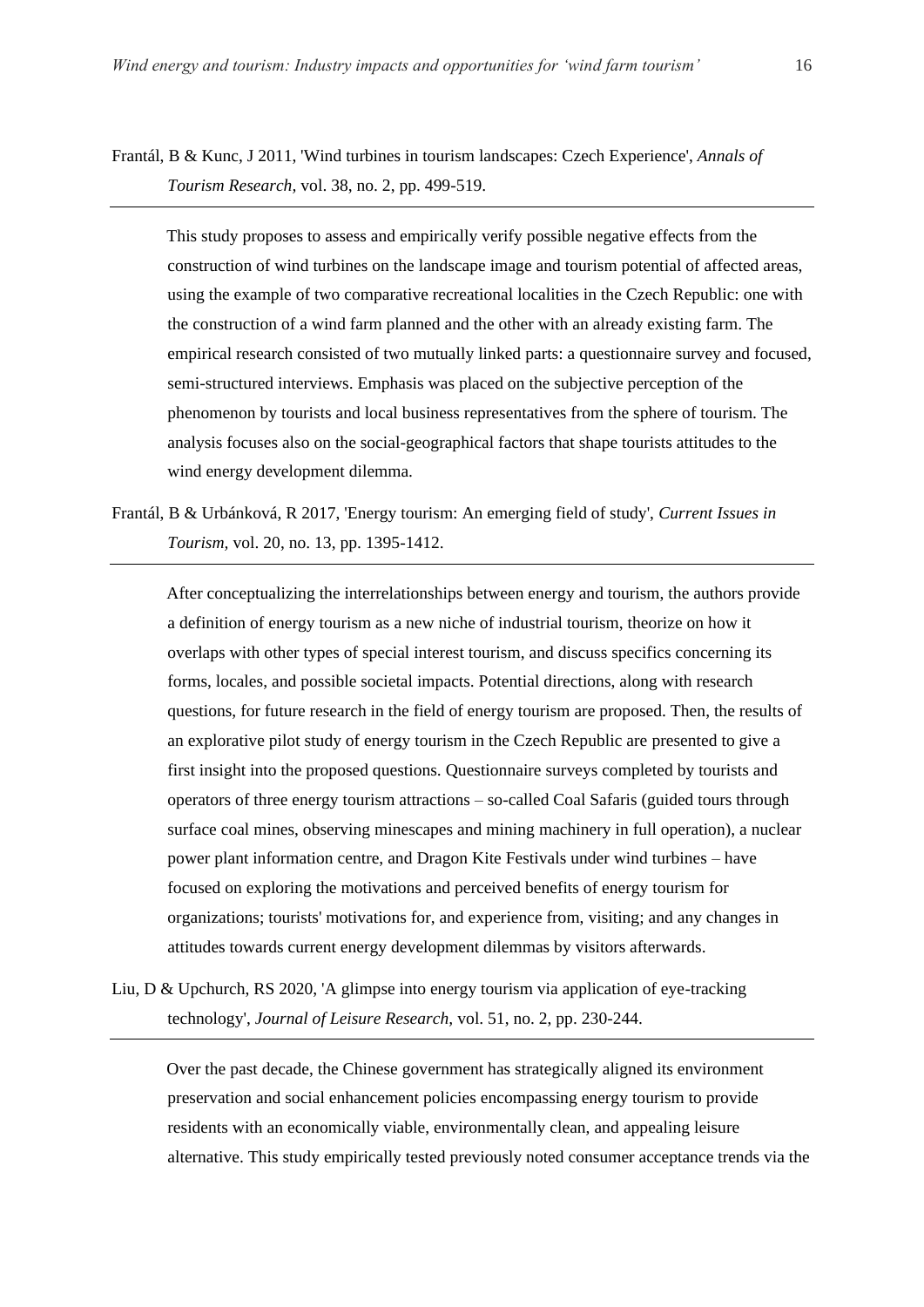application of eye-tracking technology. The results of this controlled test confirm the attractiveness of wind farms as associated with educational interest in wind energy technology, appreciation of natural surroundings, social affiliations, and engagement in recreational activities.

Liu, D, Upchurch, RS & Curtis, C 2016, 'Resident acceptance of wind farms–An emerging tourism market in China', *Journal of Hospitality and Tourism Management,* vol. 27, pp. 1-3.

The concept of analyzing images captured by tourists before, during, and after a tourism experience is not something new to the field of tourism. Now for over forty years, the power of images captured prior to, as well as formulated during and post-event, have been associated with an individual's destination selection process (Gartner, 1994). This study conducted in China reviewed tourist blog posts which included photos posted to Baidu.com. The content analysis of the posted photographs and corresponding statements yielded four type of tourists: educational tourists, holiday tourist, romantic tourist, and nature tourist. Given the presence of these preliminary findings it appears that governmental tourism marketing activities should include wind farming as part of their national campaign.

Mordue, T, Moss, O & Johnston, L 2020, 'The impacts of onshore-windfarms on a UK rural tourism landscape: objective evidence, local opposition, and national politics', *Journal of Sustainable Tourism,* vol. 28, no. 11, pp. 1882-1904.

Although the use of wind-turbines is widely accepted as generating clean and sustainable energy, when windfarms are sited in rural areas they are frequently opposed by locals because of their negative impacts, including on tourism. There is, however, little academic research on the role and significance of tourism in onshore-windfarm development disputes. The paper addresses this gap by way of a nuanced analysis of mixed-methods research undertaken on behalf of Northumberland County Council (NCC), UK, on the impacts of onshore-windfarms on tourism in Northumberland's rural hinterland. We also trace the influence the research has had on NCC's policy and land-use decision-making practices in the years since the research was completed in 2014, with particular focus on national policy changes enacted in 2016 that gave local communities more decision-making power on the siting of onshore-windfarms across the UK. From here we critique democratic decision-making on the development of onshore-windfarms more generally and consider political lessons learned from this case study that can have resonance anywhere wrestling with the same or similar issues.

Ólafsdóttir, R & Sæþórsdóttir, AD 2019, 'Wind farms in the Icelandic highlands: Attitudes of local residents and tourism service providers', *Land Use Policy,* vol. 88, p. 104173.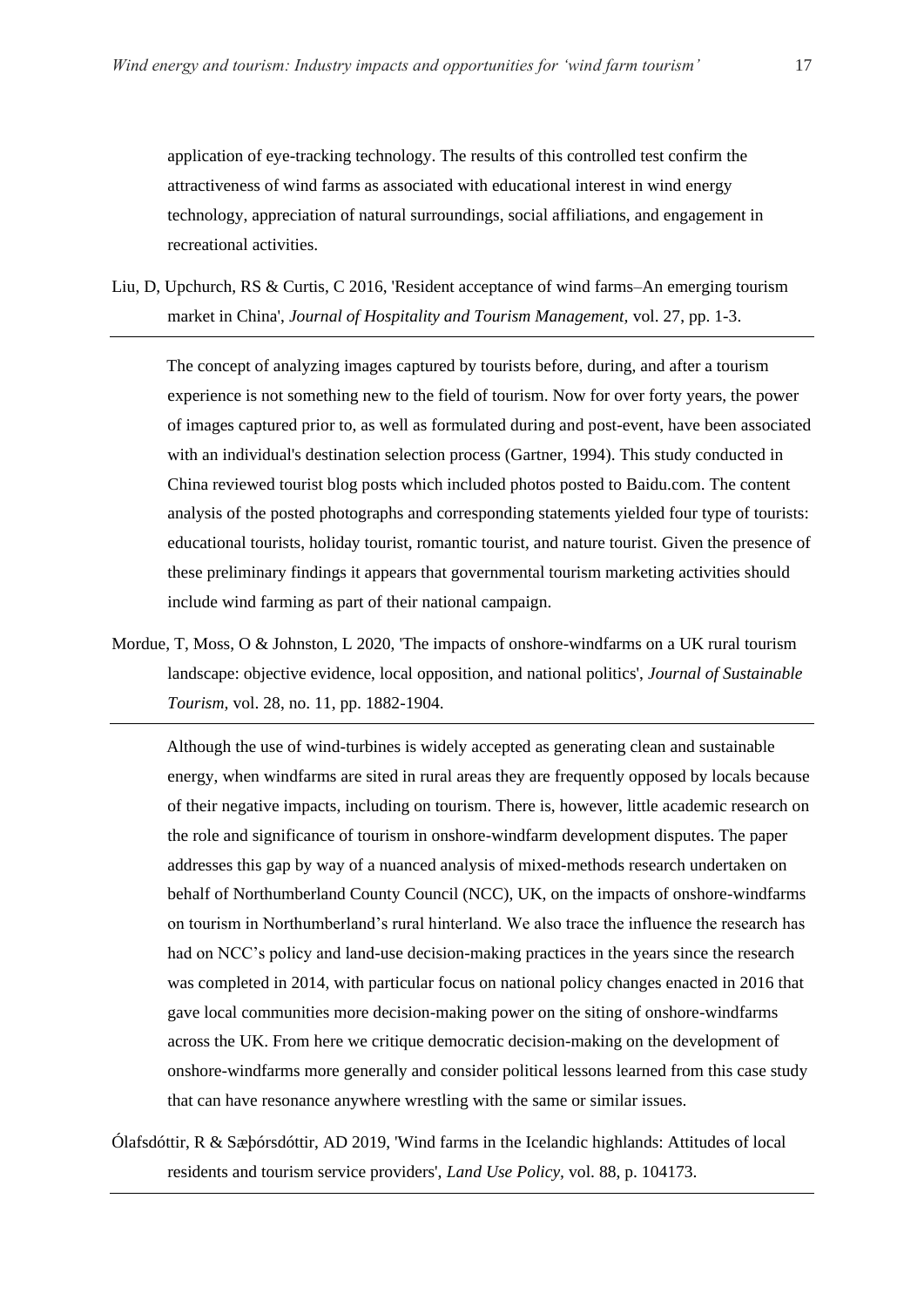Over the last decades the harnessing of wind power has gained increasing popularity and is currently believed to be one of world's best environmental options in seeking to meet the international target of reducing greenhouse gas emissions by at least half by the year 2050. There is undeniably an abundance of wind resources in Iceland. But what impact would the harnessing of this power have on the country's growing tourism industry? This paper focuses on the dynamics existing between wind farming, residents and tourism. Its overall aim is to evaluate the attitudes of local residents and tourism service providers in Southern Iceland towards the country's first proposed wind farm, which is to be located at the edge of Iceland's Southern highlands, and to critically discuss the causal relationship between the landscape and these attitudes. An on-site questionnaire was distributed to residents in the municipalities adjacent to the proposed wind farm. Interviews were also conducted with residents and tourist service providers. The results indicate that the relationship between residents and the landscape of the proposed site is based on its use as highland pasture and the residents' romantic conception of the landscape, which for centuries has been characterized by wildness and remoteness. This conception seems to linger on despite gradually increasing hydropower production in the area. The associations made by tourist service providers with the area differ since they are selling a certain image, that of unspoilt nature and wilderness. Wind turbines would be a new and prominent presence in the Icelandic landscape likely to transform the area from its previous perceived wild and natural state. As such, social acceptance of the location of wind farms in the Icelandic highlands is more critical than in the case of more traditional ways of harnessing renewable energy.

Rudolph, D 2014, 'The Resurgent Conflict Between Offshore Wind Farms and Tourism: Underlying Storylines', Article, *Scottish Geographical Journal,* vol. 130, no. 3, pp. 168-187.

Efforts to put offshore wind farms in place have demonstrated that these are far from being conflict-free, evoking confrontations with a number of stakeholders' interests. One of the most persistent conflict lines refers to the feared adverse externalities on coastal tourism, although tourist surveys and initial empirical evidence seem to reflect the opposite. This paper explicitly addresses this gap and explores how and why certain stakeholders rationalise potential impacts on the tourism economy of coastal communities and, thus constitute the conflict between offshore wind farms and tourism. Based on two cases studies in Scotland and Germany, five storylines are identified that are invoked by local opponents to substantiate impacts on tourism. The paper will show that a particular meaningful construction of the coastal landscape is inherent in tourism and pen'ades all storylines. It is concluded that arguments of both opponents and decision-makers are embedded in epistemic uncertainty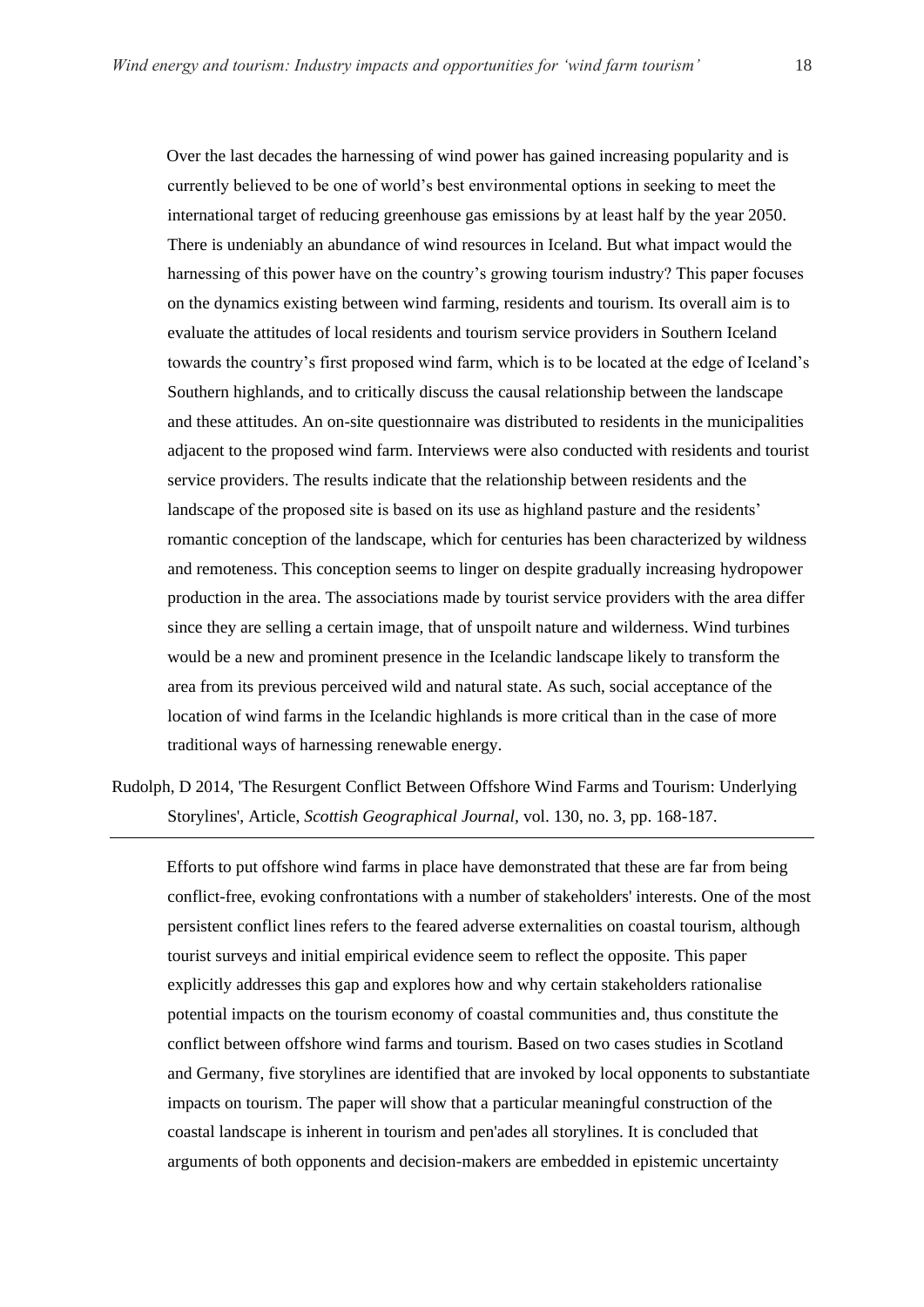which necessitates a thorough consideration of oppositional arguments in the planning process for offshore wind farms.

Sæþórsdóttir, AD & Ólafsdóttir, R 2020, 'Not in my back yard or not on my playground: Residents and tourists' attitudes towards wind turbines in Icelandic landscapes', *Energy for Sustainable Development,* vol. 54, pp. 127-138.

To counteract the threat of global warming, many nations have resorted to increasing their use of renewable energy sources, wind farms being among the most popular. The greatest obstacle when it comes to the acceptance of wind farms is their visual impact. Recently, tourism has become Iceland's largest export sector, the country's natural landscape being the main attraction for visitors. This paper attempts to compare the perception of residents and tourists towards wind energy production in general and towards Iceland's first proposed wind farm, to be located at the edge of the country's uninhabited interior Central Highlands. The study is based on a questionnaire survey conducted among residents living adjacent to the proposed wind farm and among tourists travelling through the proposed area. The results indicate that residents are more positive than tourists towards wind turbines and consider them less intrusive in the landscape. Hence, the location of Iceland's first wind farm at the main gateway into the country's Central Highlands is problematic and likely to disturb the experience of tourists passing through the area. Despite the wealth of wind in Iceland it might be challenging to utilize it for energy production due to the importance of nature-based tourism for the economy. If Iceland becomes a physical exporter of renewable energy, it may be expected that more pressure will be set on the construction of wind farms. Thereby naturebased tourism and wind energy would be in direct competition over land use.

Sæþórsdóttir, AD, Wendt, M & Tverijonaite, E 2021, 'Wealth of Wind and Visitors: Tourist Industry Attitudes towards Wind Energy Development in Iceland', *Land,* vol. 10, no. 7, p. 693.

The interest in harnessing wind energy keeps increasing globally. Iceland is considering building its first wind farms, but its landscape and nature are not only a resource for renewable energy production; they are also the main attraction for tourists. As wind turbines affect how the landscape is perceived and experienced, it is foreseeable that the construction of wind farms in Iceland will create land use conflicts between the energy sector and the tourism industry. This study sheds light on the impacts of wind farms on nature-based tourism as perceived by the tourism industry. Based on 47 semi-structured interviews with tourism service providers, it revealed that the impacts were perceived as mostly negative, since wind farms decrease the quality of the natural landscape. Furthermore, the study identified that the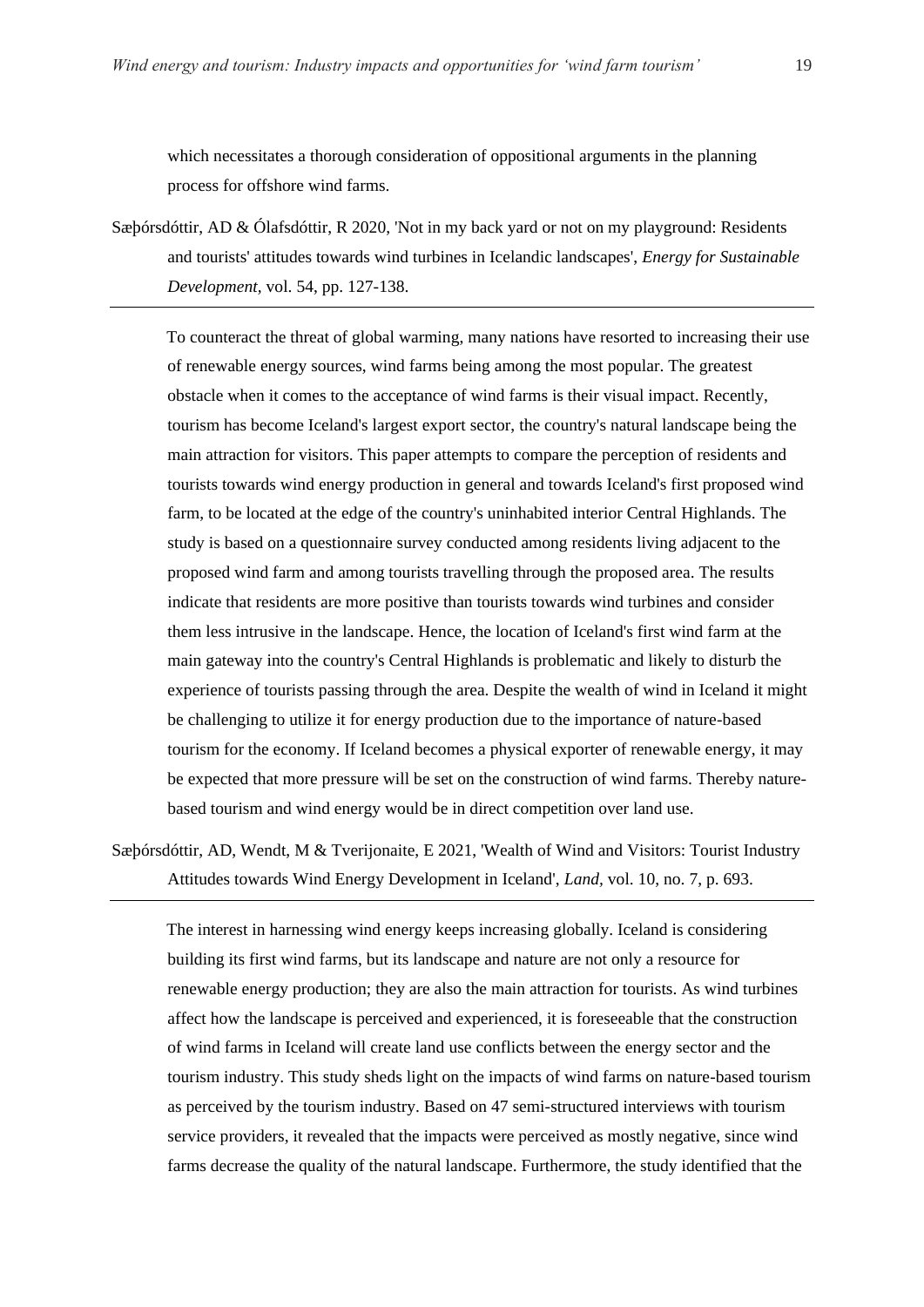tourism industry considered the following as key factors for selecting suitable wind farm sites: the visibility of wind turbines, the number of tourists and tourist attractions in the area, the area's degree of naturalness and the local need for energy. The research highlights the importance of analysing the various stakeholders' opinions with the aim of mitigating land use conflicts and socioeconomic issues related to wind energy development.

Silva, L & Delicado, A 2017, 'Wind farms and rural tourism: A Portuguese case study of residents' and visitors' perceptions and attitudes', Article, *Moravian Geographical Reports,* vol. 25, no. 4, pp. 248-256.

Residents' and visitors' perceptions of and attitudes towards existing wind farms, as well as the perceived impact of wind farms on tourism, are examined in this article with reference to a built heritage site in the Portuguese countryside. Based on a set of semi-structured interviews, the paper sheds light on the positive impact that the community's or local actors' involvement in the constitution, management and decision-making processes has on the residents' perceptions and attitudes regarding wind farms, and also on the trade-off with the perceived effect of wind farms on local tourism. Moreover, it shows that although most visitors criticised the proximity of wind turbines to medieval architecture, a clear majority of them accepted their presence and virtually all of them stated that these facilities had no impact on their choice of destination.

Smith, H, Smythe, T, Moore, A, Bidwell, D & McCann, J 2018, 'The social dynamics of turbine tourism and recreation: Introducing a mixed-method approach to the study of the first U.S. offshore wind farm', *Energy Research & Social Science,* vol. 45, pp. 307-317.

Understanding the complex dynamics that influence energy transitions requires mixed methods and collaborations among researchers, resource managers, and communities. This essay details how an interdisciplinary team of researchers used a mixed-method approach to study the social dimensions of tourism and recreation as they relate to the first offshore wind farm in the United States, the Block Island Wind Farm. Although impacts to tourism from wind energy systems are widely cited as a concern by communities and policymakers, little work has sought to define what constitutes tourism and recreation impacts or provided empirical evidence of impacts from operating projects. Researchers adopted an iterative approach to research that combined discrete studies using media content analysis, ethnographic participant observation, and stakeholder focus groups, to understand the social effects of the wind farm on the tourism and recreation experience and the quality of life in Block Island and coastal Rhode Island. We detail key insights from our experimentation with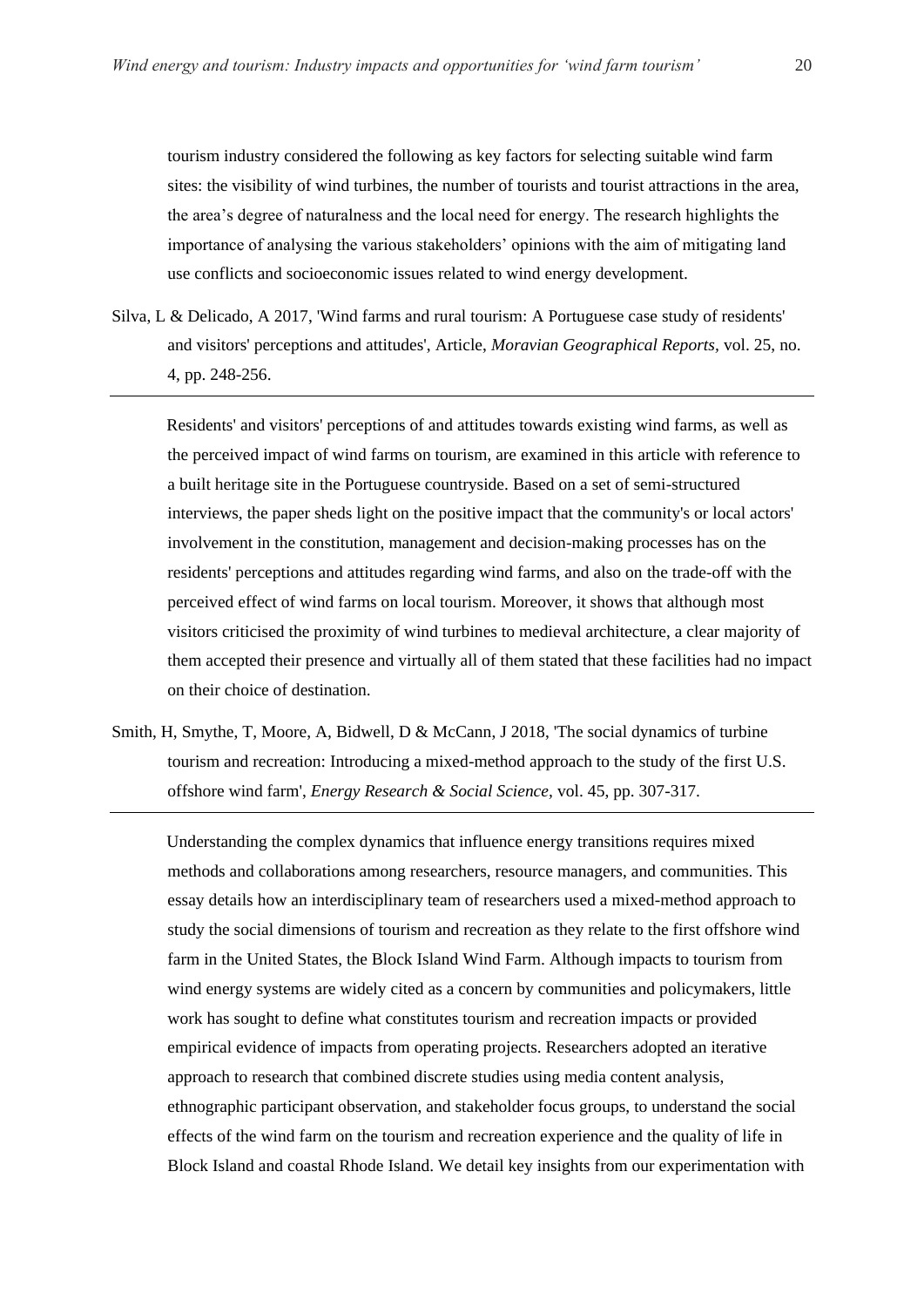an iterative mixed-method approach at Block Island and offer lessons for future studies using collaborative approaches to understand both the tangible and the intangible social dynamics of energy system transitions.

Smythe, T, Bidwell, D, Moore, A, Smith, H & McCann, J 2020, 'Beyond the beach: Tradeoffs in tourism and recreation at the first offshore wind farm in the United States', *Energy Research & Social Science,* vol. 70, p. 101726.

Despite the growth of offshore wind energy and concerns that projects will harm tourism and recreation, there is a lack of empirical research on the effects of operating wind farms on tourism and recreation. The existing literature tends to treat tourists and recreationists as a monolithic group, focused almost entirely on beachgoers. Further, research regarding offshore wind energy and tourism puts forth a narrow conception of tourists, concerned primarily with a natural seascape. The 30-MW Block Island Wind Farm, the first offshore wind farm in the United States, is located offshore an iconic tourism destination and provides a laboratory for understanding interactions between offshore wind energy and the tourism and recreation sectors. We conducted an exploratory qualitative study through which tourism and recreation professionals and participants met in focus groups to discuss experiences with and observations of this project. Analysis revealed diverse viewpoints and largely positive encounters; though, some negative impacts were identified, and participants weighed project costs and benefits. Perspectives were shaped, in part, by experiences with the planning process. Visual impacts were a major concern; however, most participants described the project's appearance in neutral or positive terms. Overall, the wind farm is functioning as an attractant, either as a novel sight or as a recreational fishing destination. Participants felt the wind farm should be promoted for tourism but cautioned that interest may be short-lived and there may be less support for larger offshore developments. Findings support tourism and recreation sector engagement throughout offshore wind project planning and operation.

Warren, CR & McFadyen, M 2010, 'Does community ownership affect public attitudes to wind energy? A case study from south-west Scotland', *Land Use Policy,* vol. 27, no. 2, pp. 204- 213.

This paper presents the results of a study of public attitudes to onshore windfarm development in south-west Scotland. Specifically, it explores the influences of different development models on attitudes to windfarms by comparing public attitudes towards a community-owned windfarm on the Isle of Gigha with attitudes towards several developer-owned windfarms on the adjacent Kintyre peninsula. The study, conducted in 2006, used a questionnaire-based